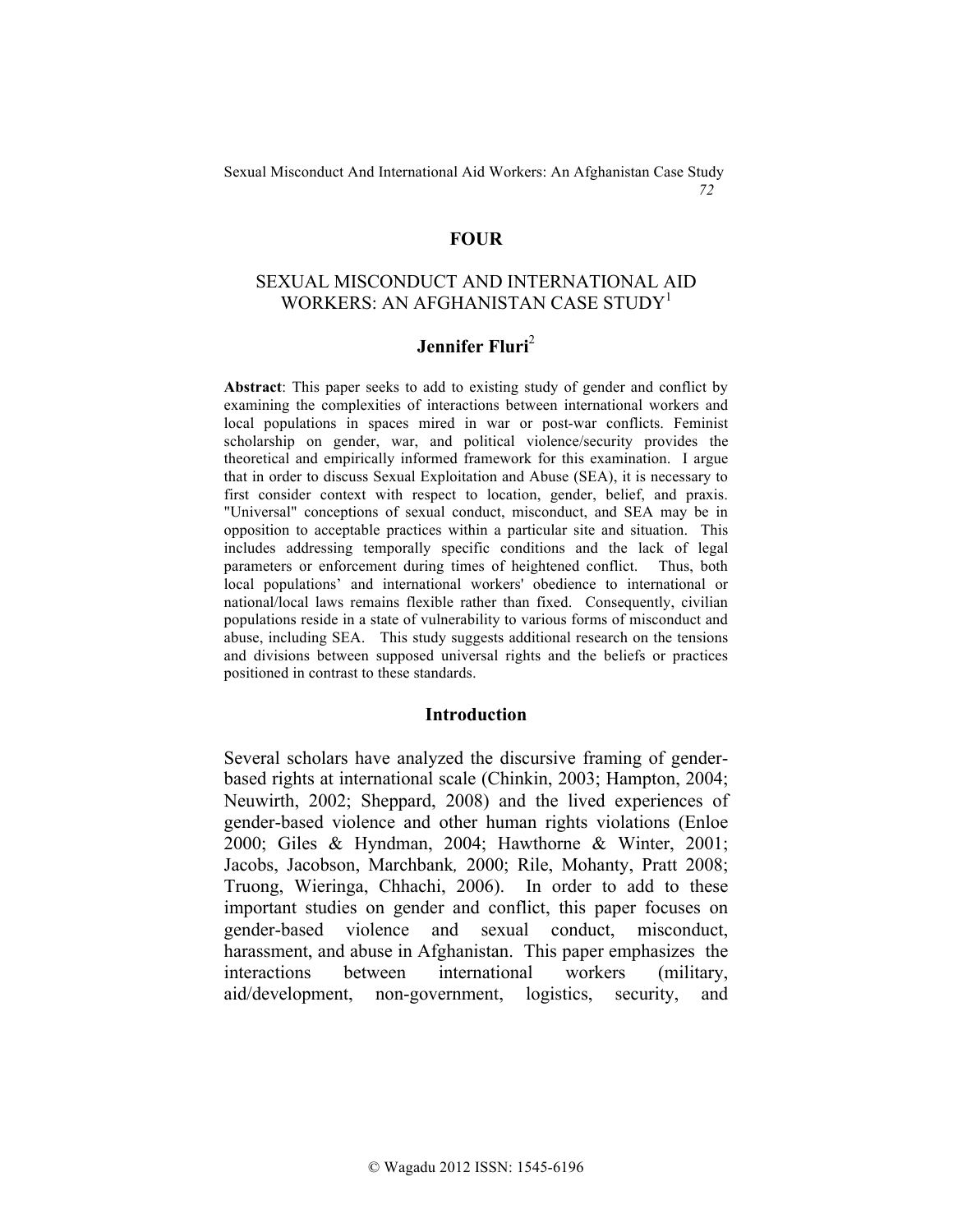government) and local Afghans. This examination is based on both secondary<sup>3</sup> and primary-source data.

Feminist scholarship on gender, war, and political violence/security provides the theoretical and empirically informed framework for this examination. I argue that in order to discuss Sexual Exploitation and Abuse (SEA), it is necessary to also consider context with respect to location, gender, belief, and praxis. "Universal" conceptions of sexual conduct, misconduct, and SEA may be in opposition to acceptable practices within a particular site and situation. Conflict zones (such as Afghanistan) attract an influx of international workers from a number of organizations such as; state controlled military, private military or security companies, government and non-government aid or development agencies, and contractors, and logistics corporations.

In the midst of political violence, the laws of the host country generally exist in a state of emergency or exception as several hallmarks of war and its aftermath include continued conflict, a rise in criminality, and the inability of the existing government or outside forces to effectively maintain or enforce the rule of law. Thus, both local populations' and international workers' obedience to international or national/local laws remain flexible rather than fixed. Consequently, civilian populations reside in a state of vulnerability to various forms of misconduct and abuse.

Sexual conduct remains a complex and difficult area for evaluation and analysis. Acts that constitute sexual misconduct in one context may be identified as acceptable or understandable forms of sexual conduct based on a different set of values or perspectives. Correspondingly, we must also consider and question whose definition of sexual misconduct or abuse is constituted or considered valid in a particular site and situation. Within spaces of weak governance, in the cases of "failed states," or sites of conflict, these definitions are further complicated by gender politics and political constructions of scale.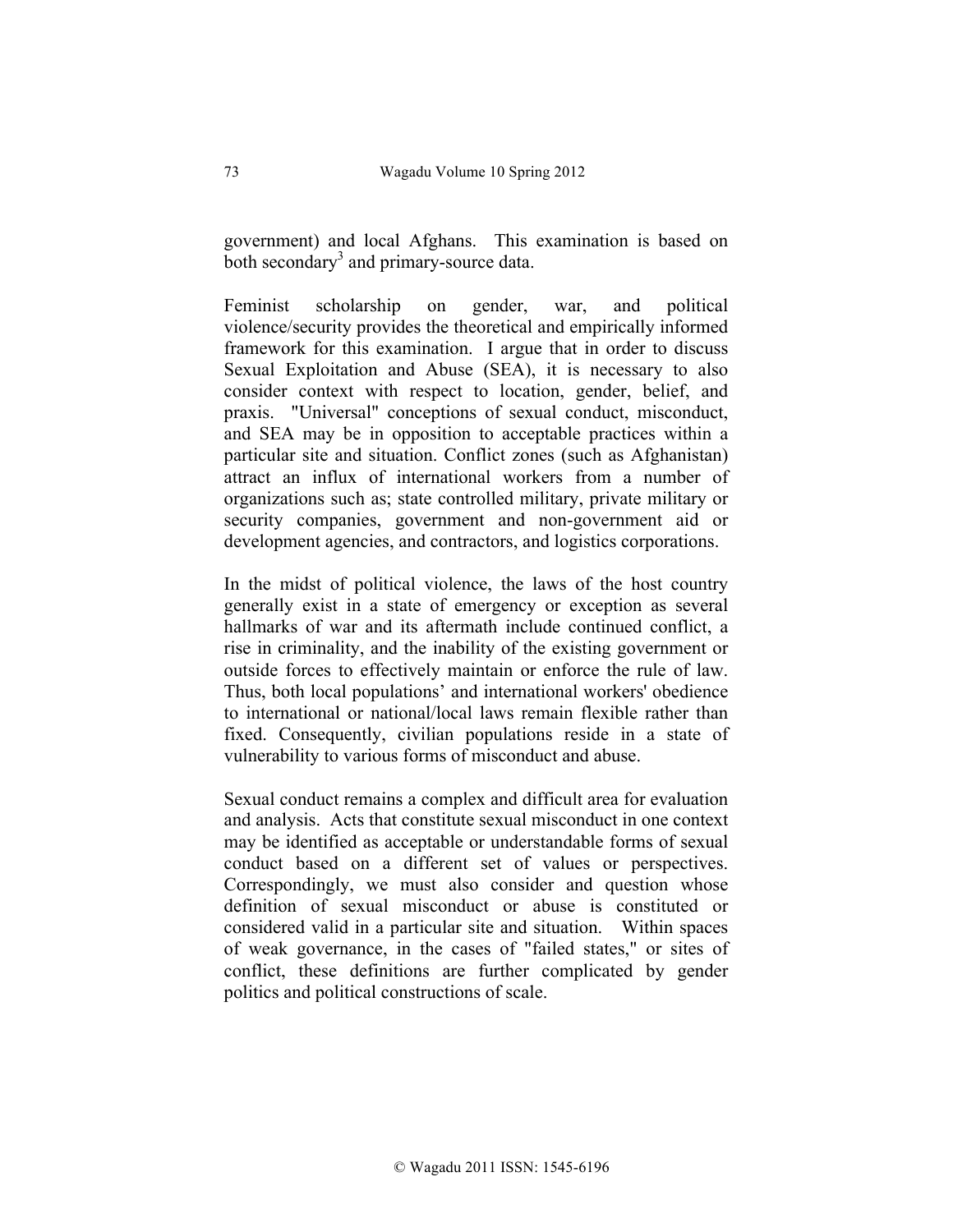Examples of gender politics that intersect with a political construction of scale include the use of "universal" or international definitions of SEA to identify local forms of conduct as SEA or human rights abuses. For instance, in particular sites and situations, child marriage may occur based on a number of warinduced factors including poverty, fear of conflict, lack of security, or economic desperation. Conversely, this "practice" may be correspondingly interpreted as cultural or traditional, rather than placed within the temporal context of contemporary conflict. If a family arranges the marriage of their child in order ensure or increase the physical, economic, or food security of the family and child, does this also constitute an act of abuse? In consideration of an alternate scenario—if an international-aid worker engages in a consensual sexual relationship with a local employee, is this an act of misconduct by nature of the unbalanced power relationship (employer/employee)?

At the international scale, based on the United Nations (UN) identification of child marriage and its code of conduct for international workers (United Nations Secretariat, 2003; UNICEF, 2005) each of the above scenarios would befit an example of abuse. These scenarios, when examined more closely, present additional social, political, economic, and gendered factors to consider. For example, does the gender of the child in the first scenario or that of the aid worker in the second make a difference in how these cases are perceived or their ability to influence international or national/local policy or law? These scenarios may also involve a political construction of scale. For example, international definitions of individual rights are often invoked for political purposes in order to discredit or identify the acts of individuals or communities as human rights abuses, rather than acts of desperation or survival.

In order to frame this examination within the larger study of gender and conflict, I begin with a review of the relevant literature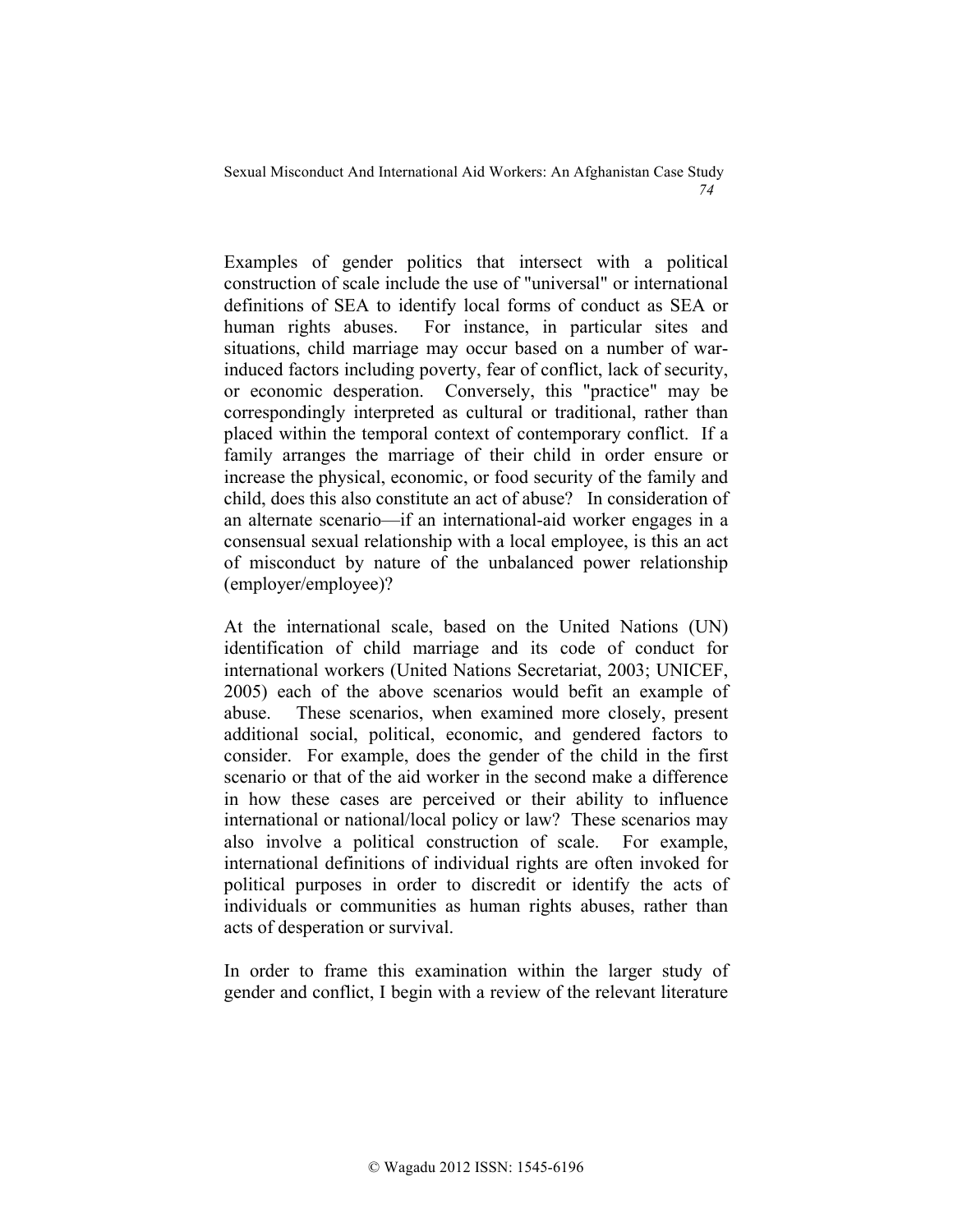on gender, conflict, and security. This review is followed by a brief overview of UN Security Council Resolution 1325, which supports the protection of women and girls from SEA during conflict. This is followed by an overview of gender relations in Afghanistan and the implementation of UNSCR 1325. From these perspectives and approaches I discuss the differences between military uses and conceptions of gender roles and relations in Afghanistan in comparison with nonmilitary approaches such as aid/development.

## **Gender, Conflict, Security**

Men's and women's experiences of violence during political conflicts both shape and are shaped by existing gender roles, norms, and relations and further intersected by race, ethnicity, socioeconomic class, and location/dislocation (Jacobson, 1999; Giles & Hyndman, 2004). Due to a variety of factors associated with gender difference and political conflict, Hans (2004) suggests multi-dimensional approaches to research on gender and dislocation owing to war in order to thoroughly examine the complications of shifting gender identities during and in flight from political conflict.

Essentialist definitions and gendered binaries during conflict are reinforced and in some cases altered and destabilized for the purpose of various political actors (Goldstein, 1995). For example, the expectation of women's femininity may be narrowly defined during wartime in order to incite men to "protect" women as a metaphor for or representation of the homeland. Gender balances associated with the inclusion of women in male-dominated professions associated with political conflicts and war economies require an analysis of masculinity as it is constructed and enacted within war zones by the local/host country and different military factions.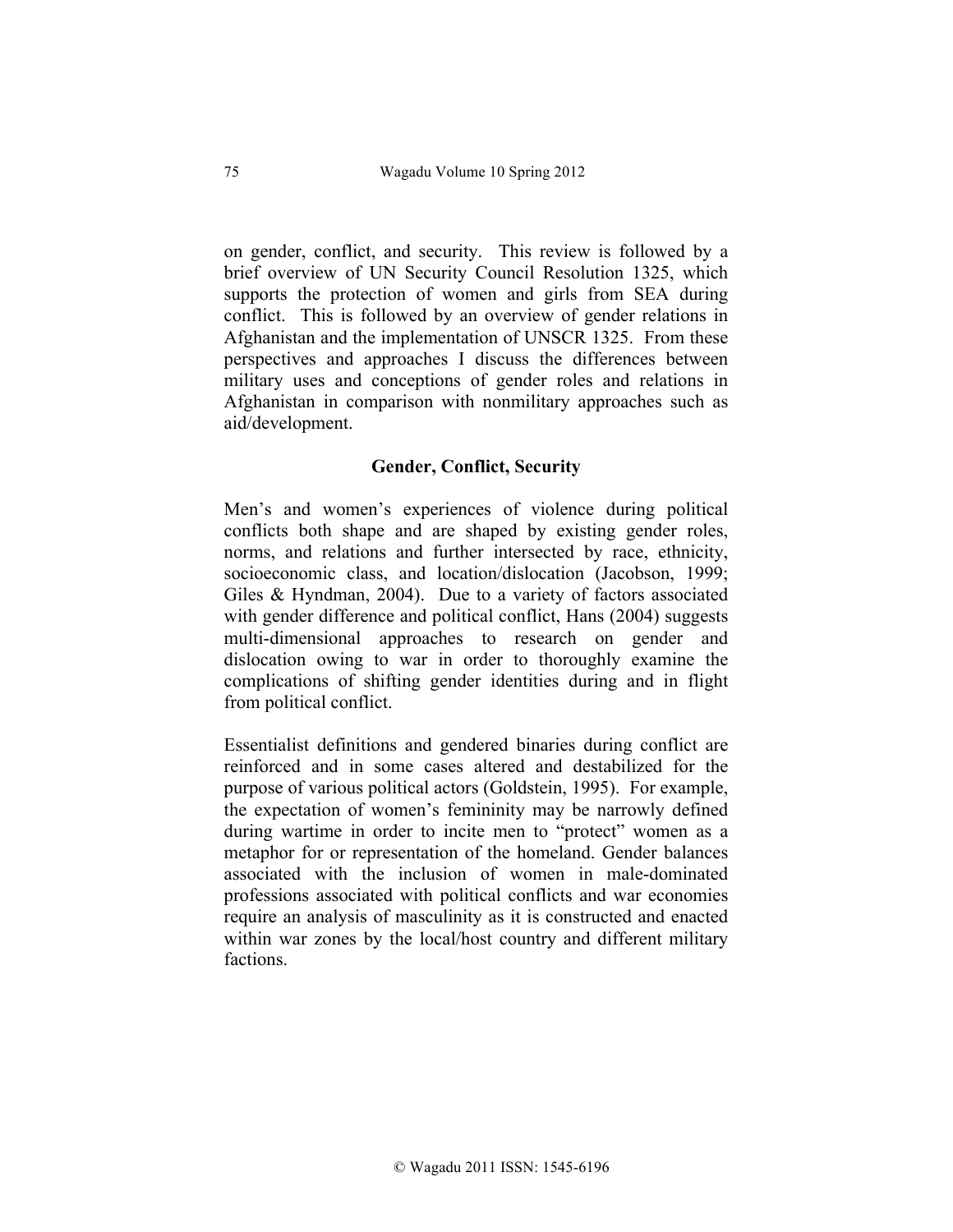Combat masculinity often expects men to reassert their maleness by protecting the "homeland", nation, or ideological position (Moser & Clark, 2001; Tickner, 2002). These gendered divisions within conflicts that are essentialist, and heterosexists position heterosexuality as the only acceptable form of sexuality, which further solidifies the boundaries of behavior associated with men in combat, which seek men (and sometimes women) to become protectors of the nation (Mayer, 2000). Dominant heterosexuality and hyper-masculinity are significant features of wartime, which require docile (noncombatant) manifestations of femininity as complementary forms of difference (Radcliffe, 1996; Oliver, 2007). Wartime masculinity may require a civilian "object" most often positioned as "women and children," thus providing a continual "victim" as an effective counter to the assumed power attributed to combat masculinity and the "right" to kill for the sake of the state/nation.

Enloe (1993, 2000) argues that women's roles in combat have done little to legitimize the position of women within political hierarchies. However, as illustrated in several cases in Afghanistan, female international military commanders, due to their rank and relative autonomy on an isolated base, have found opportunities to implement gender-based security reforms without the explicit support of their conservative or male- dominated "superiors" (i.e. headquarters). Carpenter (2006) also disrupts gendered binary assumptions about the male body in conflict by disaggregating the experiences of male noncombatants (civilians) in order to illustrate that men may also experience corporeal abuses including SEA. Carpenter (2006) argues for deconstructing the ways in which sexual violence against women acts as political conduits for emasculation. Additionally, the treatment of prisoners in Guantanamo Bay, and Abu Ghraib prisons sexualized and racialized male prisoners by situating homosexuality and femininity as methods of corporeal abuse to the male body (Nausir, 2008; Razack, 2008; Paur, 2004). Gendered and sexual violence during war, as argued by Butler (2004), deliberately disrupts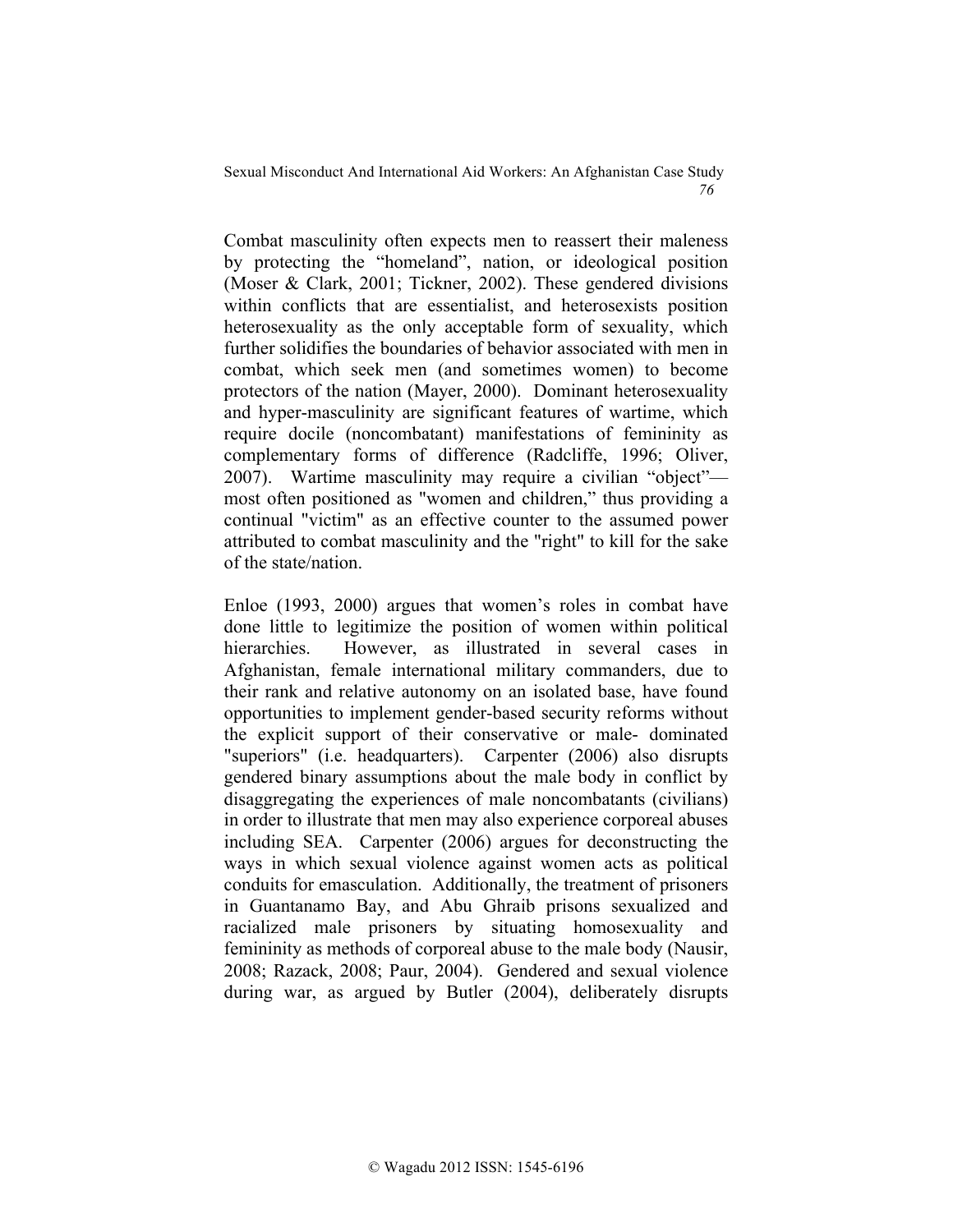existing gendered frameworks that violently reinforce the borders of a binary gender system.

It is also important to note the cooptation of women's lack of security and rights caused by political unrest, extremism, and religious fundamentalism for alternative political goals. For example, the U.S. under the Bush administration made use of gender-based violence to "demonize the 'Islamic other' and justify more militarization of society" (Bunch, 2004, p. 80). Similarly, popular western feminist rejections of Islam as misogynistic supported U.S. aggressive foreign policy agendas, which rhetorically implemented the "saving women" trope to legitimize racist stereotypes of Islam (Bahramitash, 2008; Sutton & Novkov, 2008). Subsequently, the use of the "terrorist" label was invoked by governments throughout the globe to forgo human rights in the name of providing for public or national security (Bunch, 2004; Young, 2003).

Contemporary and continued conflicts in spaces such as Afghanistan illustrate the increased blurring of expected divisions between civilians and combatants (Bunch, 2004). The public battlefield is no longer easily distinguishable from the private home-front (Hyndman & Alwis, 2004). Gendered abuses and sexual exploitation are also perpetrated on civilian populations and displaced individuals and groups in spaces of expected assistance by aid workers and peacekeepers (Aoi, Coning, & Thakur, 2007; Mackin, 2004; Vandenberg, 2005). The United Nations' edited volume *Unintended Consequences of Peacekeeping Operations*  (Aoi, et al. 2007) outlines several examples of abuse and exploitation suffered by vulnerable and displaced populations in flight from armed conflict. Kent's (2007) chapter examines SEA by aid workers and peacekeepers. Kent (2007) clearly identifies SEA as "expected and predictable" while simultaneously identifying these acts as "unintended" (pp.44-66). I argue that SEA by international workers in conflict zones should also be identified as intentional (despite the lack of *intentionality* of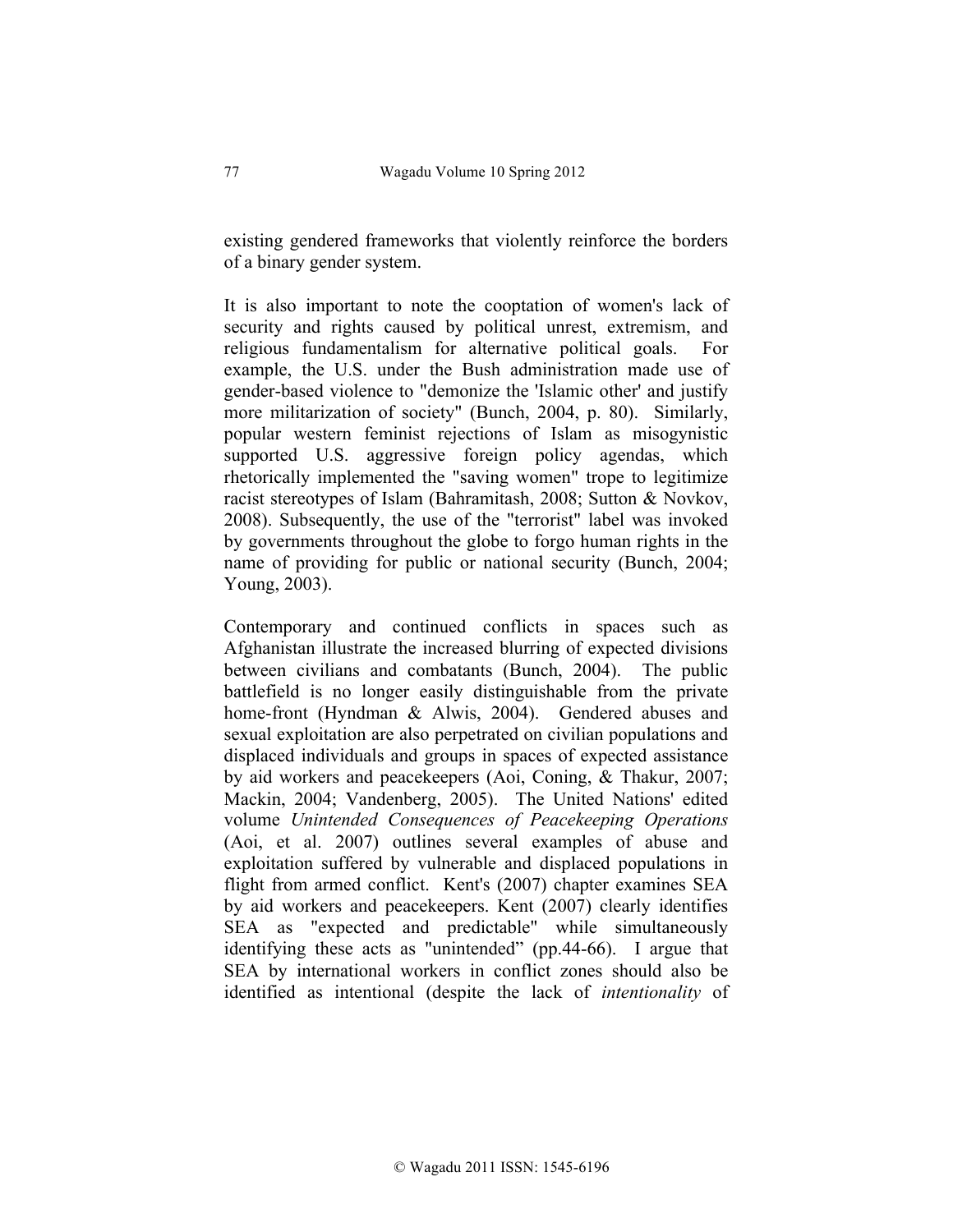host/sponsoring organizations). Spaces of political conflict that are rife with international aid workers should not assume worker benevolence and altruism, as these spaces include several (if not many) workers that opportunistically exploit or engage in acts of oppression including SEA. Just as local forms of SEA emerge or increase during times of political conflict, the influx of international workers also increases various forms of SEA. It is essential that we explicitly recognize the power differential that is structurally, geographically, and temporally situated between international workers and local populations.

International workers exercise power (over) vulnerable populations by virtue of their ability to control the distribution and allocation of necessary resources (e.g. food, water, shelter) for human survival. It is at the very site of this interaction where instances of abuse occur; for example, international workers exchanging food for sexual services from girls and young women (Kent, 2007; Mackin, 2004; Vandenberg, 2005). International workers also enjoy more control over their international mobility due to their ability to easily excise themselves from the site of conflict, in stark contrast to the fixed encampment of refugees and internally displaced persons (also see Hyndman, 2000). The disparate positions of power and mobility between international aid workers and local populations illustrate a clear and consistent framework for expected, predictable, and *intentional* exploitation and abuse.

It is both practically and theoretically incongruous to assume that "real, predictable and expected" SEA perpetrated by international aid workers are not also in fact intentional simply by virtue of the macro-scale mandates and "expectations" of their host/sponsor organizations (such as the UN). Additional examples of this include the "expected" increase in sex work and the trafficking of women and children upon arrival of peacekeepers and aid workers in the aftermath of (or during) political conflicts (Kent, 2007). The geopolitical, spatial, and  $\text{scalar}^4$  disconnections between international discourse on human rights and the "protection of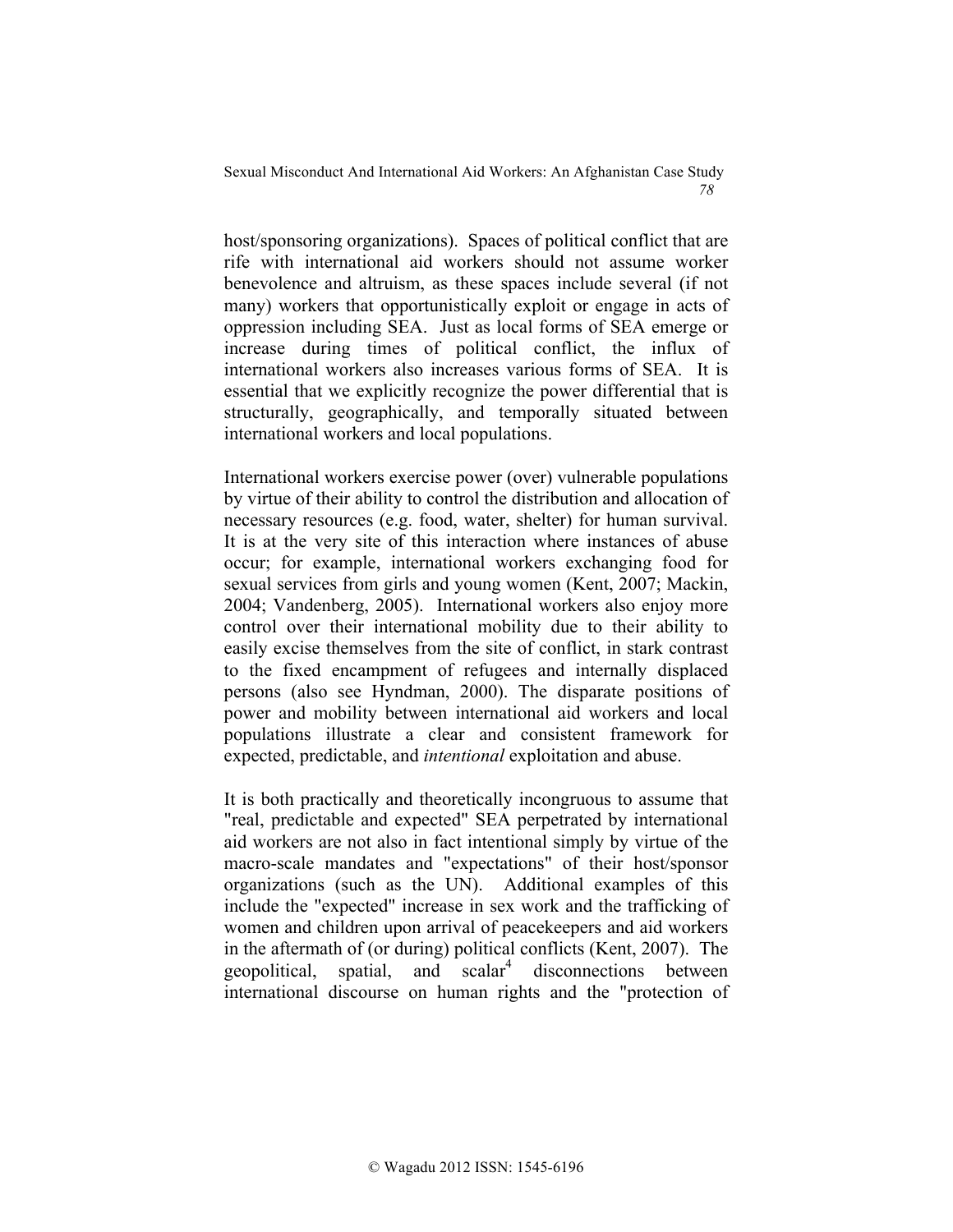civilians" during armed conflict further underscore the need for multi-scalar, varied, and multi-dimensional understandings of SEA during conflict both among warring factions and the organizations that characterize peace (also see Hans, 2004). Prior to discussing the implementation of UNSCR 1325, I outline some of the complexities involved in Afghan gender relations.

#### **Gender Relations in Afghanistan**

"There is no such thing as Afghan Women." An Afghan man stated this phrase during a discussion of gender roles and relations in Afghanistan. I include this statement because it helps to situate the significant diversity rather than singularity of women (and men) in Afghanistan. I use the term "Afghan Women" to refer to the female population generally with the understanding that this cannot nor should be used to identify or define a singular category of analysis.

Afghan women's placement, position, and status at the household and community scale vary considerably by ethnic group, location, religious belief, socioeconomic status, education level, and also vary household to household when the former list of social indices are similar (Edwards, 2002; Kakar, 2002; Smith 2009). Women's status also varies across the life cycle; for example, older women who have built up social and kinship networks over time, gain more authority and influence than they had as younger women (Kakar, 2002; Kandiyoti, 1988). Generally, a woman's position within her family is coveted by her family *namus* (honor/face), which functions predominantly through her duties as wife/mother (Tapper, 1991; Kakar, 2002; Kandiyoti; 2007; Smith; 2009). The specific expectations of women and men in the maintenance of *namus* are also significantly variable. The household provides a space of physical and economic security for and control over women (Barakat & Wardell, 2002), and it may also be the place where some women experience verbal or physical violence.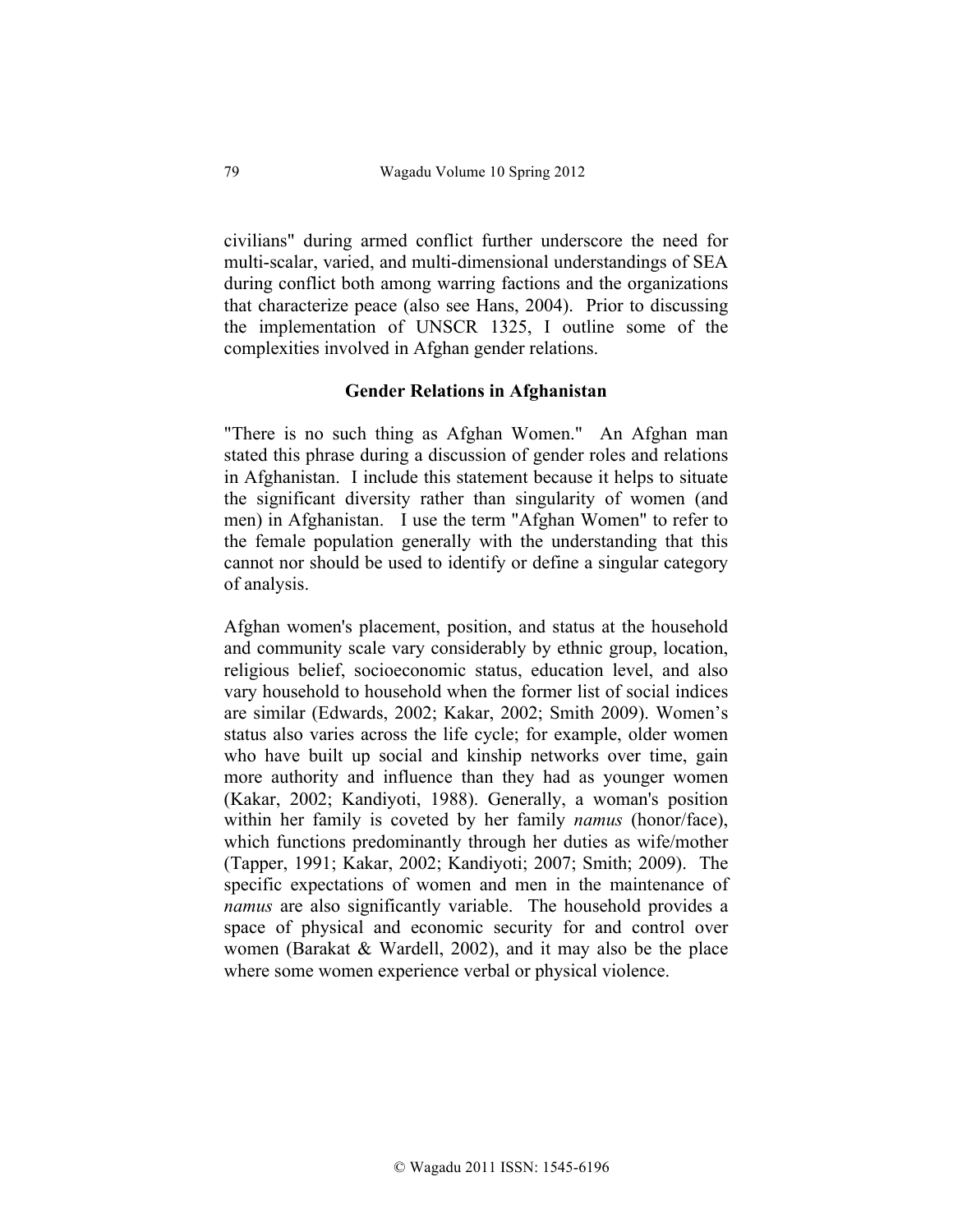A strong patriarchal structure remains in Afghanistan, although women's lack of rights or experiences of abuse cannot be reduced to culture, patriarchy, religion, or tradition. As Kandiyoti (2007) argues, when we focus on Afghan women's lack of rights in Afghanistan as a form of cultural and institutionalized patriarchy<sup>5</sup> we ignore the entrenched and caustic effects of insecurity and poverty. It is also important to note that women in urban spaces with more socioeconomic status and education experience life much differently than their rural counterparts. Also the efforts of many Afghan women's organization are constrained by funding limitations and the dictates of donors, which in many instances creates additional barriers to the development of a women's movement in Afghanistan (Abirafeh, 2009; Azarbaijani-Moghadam, 2006; USAID and Counterpoint International Report, 2007)

Despite the diversity of Afghan women's experiences and status, there remains a general respect for the boundary between homedomestic spaces and public space. In many cases where the sexual-security of the female body is maintained through her virtue (virginity before marriage and monogamy within marriage), this virtue remains a central component of both female and family honor. Therefore, a breach of a woman's corporeality reverberates as a breach of family honor and the structural "protections" by men over women to secure this honor. Afghan civilian men are largely powerless to retaliate against international forces that rupture the boundary of women's corporeal privacy and family honor, which in some cases has a causal effect of increasing domestic violence against women.

Conversely, Taliban and other local forces due to their embedded understanding and knowledge of gender-based practices are in some cases able to more easily articulate their political ideology and attempts at social transformation than their international counterparts (also see Azarbaijani-Moghaddam, 2008). Thus, international military attempts to gain support from local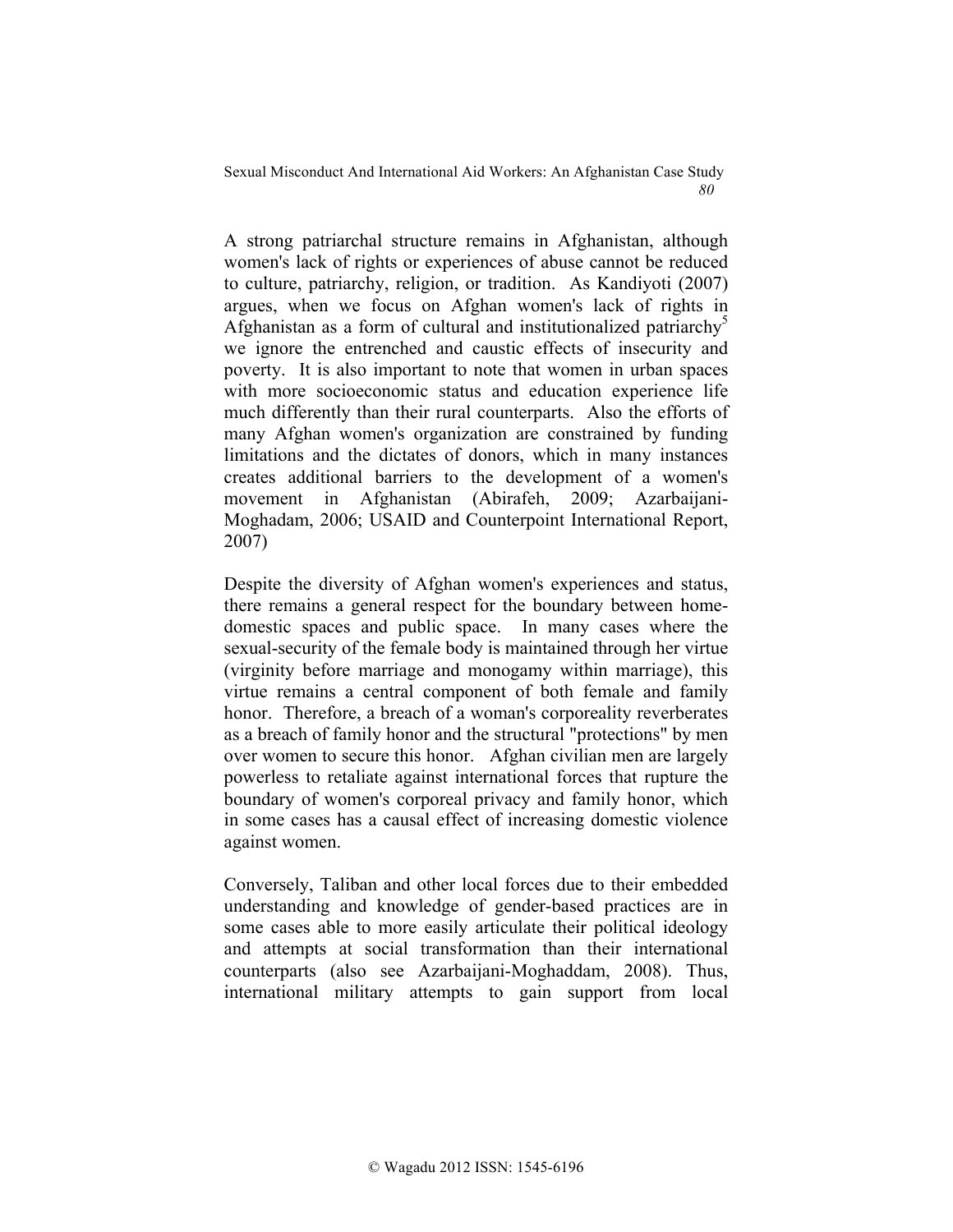populations have also begun to address some of these concerns. In what follows I examine the UN's international mandate on the protection of civilians during armed conflict, its implementation in Afghanistan, and other measures to gain the support of local civilian populations.

### **United Nations Security Council Resolution 1325**

International mandates<sup>6</sup> on gender and violence are highlighted in the United Nations Security Council Resolution 1325 (UNSCR, 1325), which attends to the treatment of civilians during conflict and women and girls specifically by identifying the need for specific protections. UNSCR 1325 states "All parties to armed conflict [are called upon] to take special measures to protect women and girls from gender-based violence, particularly rape and other forms of sexual abuse" (UNSC 2000: Article 10). Sheppard's (2008) comprehensive analysis of UNSCR 1325 questions the ability of this resolution to actually deliver the "radical reforms" it "purports to seek" (7). She further identifies the discursive and macro-scale assumptions and generalizations that fix women as victims and objects of "gender violence". She argues that these assumptions serve to reproduce binary conceptualizations of gender and violence that are both theoretically and practically dangerous. In response to Sheppard's analysis and concerns, I address some of the "practical" dangers and gendered assumptions associated with the implementation of UNSCR 1325 by critical analyzing the Swedish Defense Research Agency's 2009 report on its implementation in Afghanistan.

#### **Operational Effectiveness of UN Resolution 1325**

In the aftermath of the U.S.-led invasion of Afghanistan (October 7, 2001) and subsequent Bonn Agreements, the International Security Assistance Force (ISAF) was developed as part of the United States' "Coalition of the Willing". ISAF is mandated to maintain a safe and secure environment for the full engagement of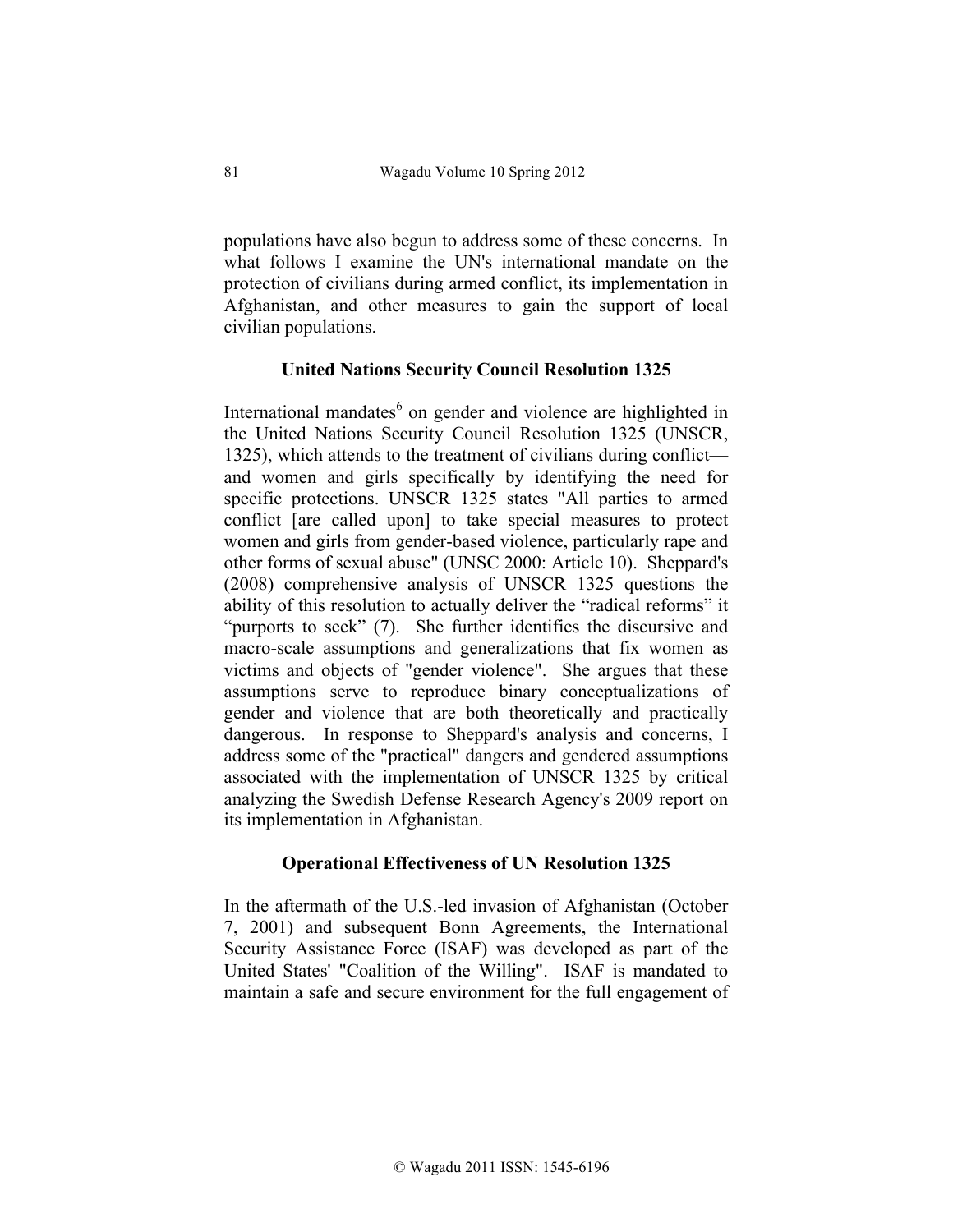the Afghanistan National Security Forces (ANSF) and to assist the Afghan government in its exercise of sovereignty (Olsson & Tejpar, 2008). The *Operational Effectiveness and UN Resolution*  1325—Practices and Lessons from Afghanistan<sup>7</sup> report provides a summary of the comprehensive qualitative research study of five Provincial Reconstruction Teams (PRTs) located in different provinces throughout Afghanistan. The PRT system integrates civilian-military personnel to provide security and assist with reconstruction projects. This also illustrates the growing fusion between military with civilian aid/development operations (see Goodhand, 2006).

Other strategies by ISAF include the use of female soldiers for specific gender-based operations such as the newly formed Female Engagement Teams (FETs). FETs encompass a small part of the larger Counter Insurgency (COIN) strategy, developed by the United States military for operations in Afghanistan. FETs are employed to access domestic spaces for forced searches and seizures. FETs are expected to avoid the loss of honor/*naumus* to Afghan families, which would occur when a male solider violates the private space of the home through forced entry. The Human Terrain System (HTS) is another aspect of the COIN strategy, which employs anthropological methods to gain information about the "enemy" in an effort to avoid civilian causalities and "win over" the local population. HTS remains controversial and the American Anthropological Association released a statement in 2007 expressing its distinct disapproval of this project<sup>8</sup>. These strategies are also employed inconsistently an include skepticism and debate among academics and military personnel (see American Anthropological Association, 2009; Cannable, 2009, US Army, 2009).

Additional academic research on COIN, HTS, and FETs is necessary in order to fully examine the use, effectiveness, and implications of these strategies. Based on preliminary research of COIN, HTS, and FETs, these programs all identify the need to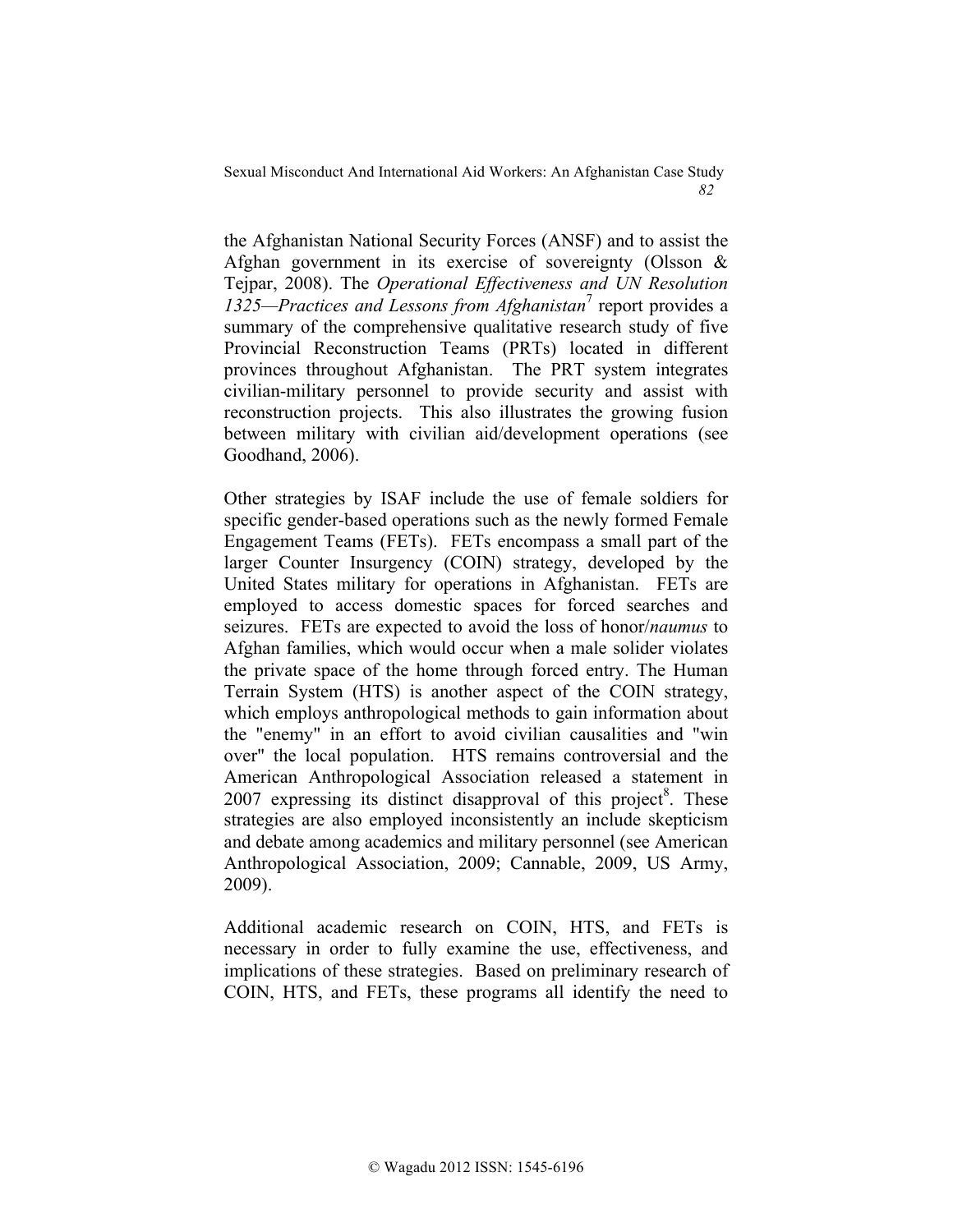acknowledge and, to a certain degree, respect local gender relations as part of military strategy. Conversely, there remains little understanding of the complexities of Afghan gender roles and relations, especially the variations across the country and the fluidity of culture and praxis.

As discussed in the ISAF implementation of UNHCR 1325 report, female international personnel may traverse the threshold between public and private domestic spaces in Afghanistan without threat to women's virtue or male/family honor, because they are not perceived as a sexual threat to women or a physical threat to men within the household. These home-based encounters provided international women with some measure of improved understanding of Afghan gender relations<sup>9</sup>. Female soldiers were also actively involved (to varying degrees of success) with convincing male soldiers that gender awareness and "women's issues" were important to enhance the mission's effectiveness. Gender balances with the internal operations of the PRT / ISAF operations and local gender awareness were therefore identified as a means to an end for improving mission effectiveness.

The report recommends the need for a "gender specialist/advisor" on each base without including any specific definitions of the skills necessary to understand local gender relations or implement gender- awareness programs. Similarly, the identification of allmale situations as "gender-neutral" and the assumptions that "women's issues" were not related to security because local women are not involved in armed resistance further underscore the binary assumptions and narrow categorizations associated when gender is used as a narrow or singular category of analysis (also see Mohanty's critique 2004). As discussed by Abirafeh (2009), aid/development workers and projects in Afghanistan also conflate gender with women as part of the gender politics of assistance after the U.S.-led invasion (October 7, 2001).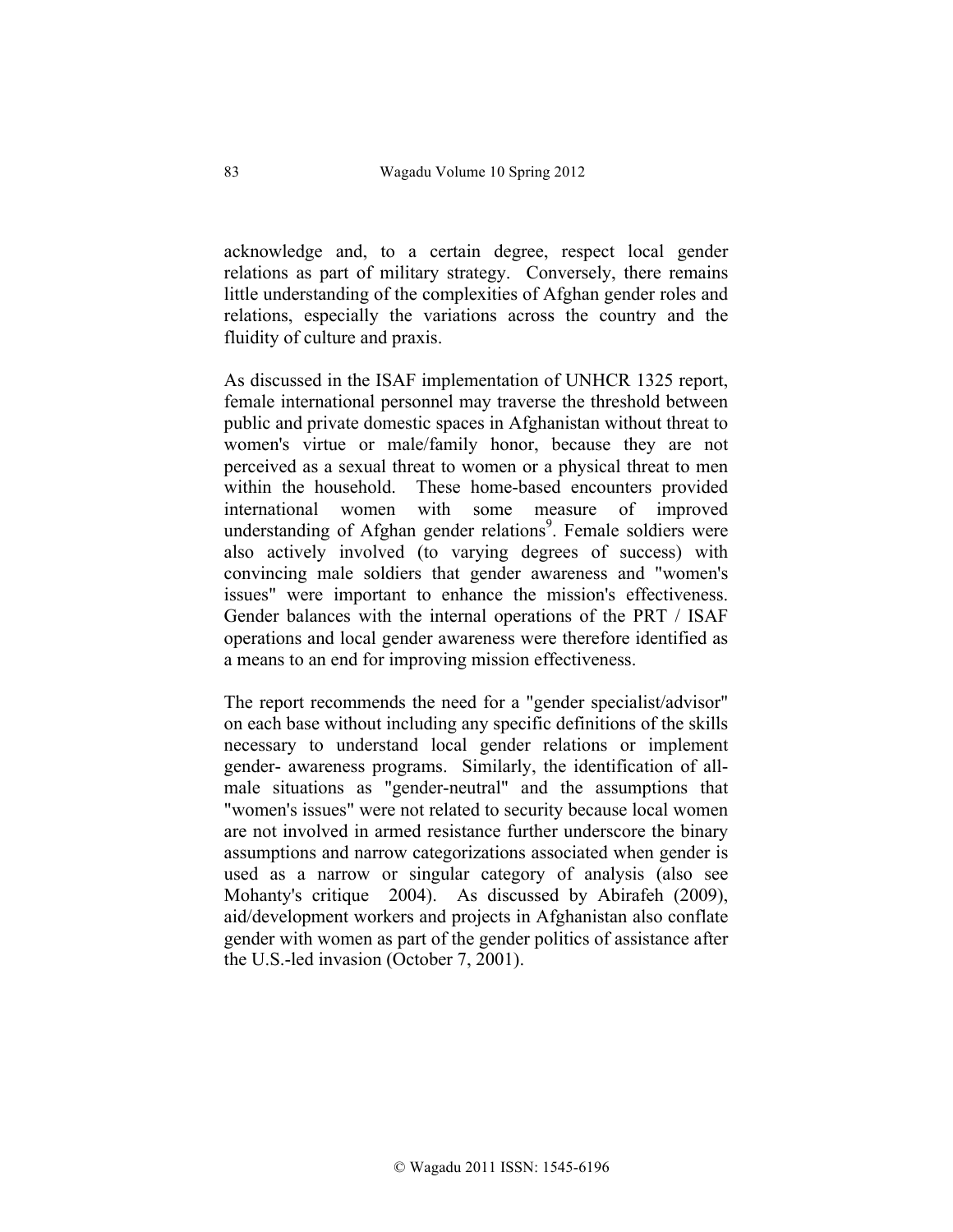The most promising aspects of gender-based implementations to improve women's place and status within PRTs were limited to physical structures. For example, building separate male/female housing, addressing the need for co-ed bathroom facilities on bases, and the use of female international guards on roof tops because of their visual access to the interior courtyards of Afghan homes (unroofed interior courtyards are common to most Afghan homes, and are important places for women to engage in domestic labor such as clothes washing and cooking). The visual intrusion of male eyes into domestic spaces would restrict women from moving within the interior of their own homes, as it would be perceived among Afghan households as violation of the private corporeality of women's bodies.

It is also imperative to address the actual and perceived experiences (or expectations) of sexual conduct, violence or abuse. Due to the diversity of Afghan women's experiences, a woman's presence or absence in public space is mitigated by a number of social, political, spatial, and economic factors. In addition to the gender-based "fixes" to civilian-military operations, it is important to also examine sexual conduct, misconduct, exploitation, and abuse within the international aid/development sectors (both within and outside the PRT model).

This analysis is based on field observations, surveys, and interviews with international workers<sup>10</sup> in Kabul, Afghanistan (summer 2006, winter 2007, and summer 2008). As part of this study, participants identified their recreational activities and interactions within the international (expatriate) community as well as with Afghans, which included acquaintances, friendships, and intimate partnerships. I examine these relationships in order to discuss the complexities of association and intimacy in conflict/post-conflict sites and the ways in which gender and its intersections with other social and political hierarchies complicate a clear understanding or labeling of SEA.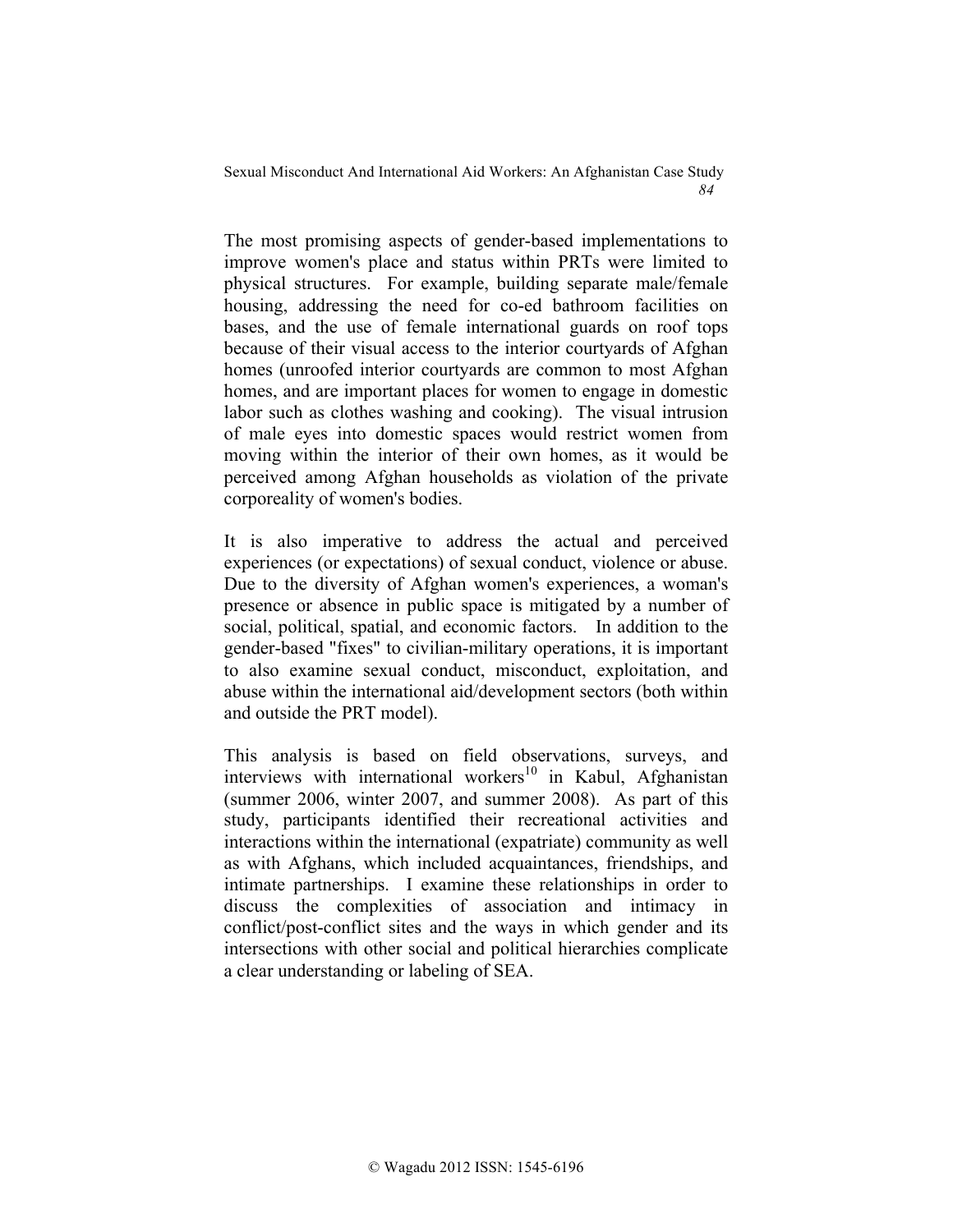### **Sexual Conduct and Misconduct**

Intimate and sexual relationships between international females and Afghan males were identified as possible by all respondents and more common than similar relationships between international men and Afghan women. International men have relatively little access to Afghan women outside of professional encounters $^{11}$ . The seclusion of Afghan women or their limited access to international spaces was often identified as an example of Afghan women's lack of autonomy and empowerment, while it also served as a method of protection from SEA from international aid/development personnel and employees of aid/development organizations, contractors, logistics, private-military, or private-security corporations.

It is important to note that forced house searches attributed to NATO, ISAF, or U.S. military forces may provide access to homes harboring potential insurgents, while this does not lead to an effective form of assistance or liberation for Afghan women generally. Conversely, accessing the home within acceptable parameters (i.e. by invitation) remains unavailable to many aid/development workers, who are barred from entering Afghan homes due to security concerns and restrictions of their respective organizations.

International women workers who engaged in sexual or intimate partnership with Afghan men identified these as consensual. However, extra-marital sex (despite being consensual) fits within the parameters of sexual misconduct in Afghan society. Consensual sex between international workers and local recipients of aid, assistance or employment also fits within the UN's definition of SEA (UN, 2003) due to the unbalanced employer/employee power relationship. Conversely, do the genders of the individuals alter certain assumptions about power relations? International female workers' mobility and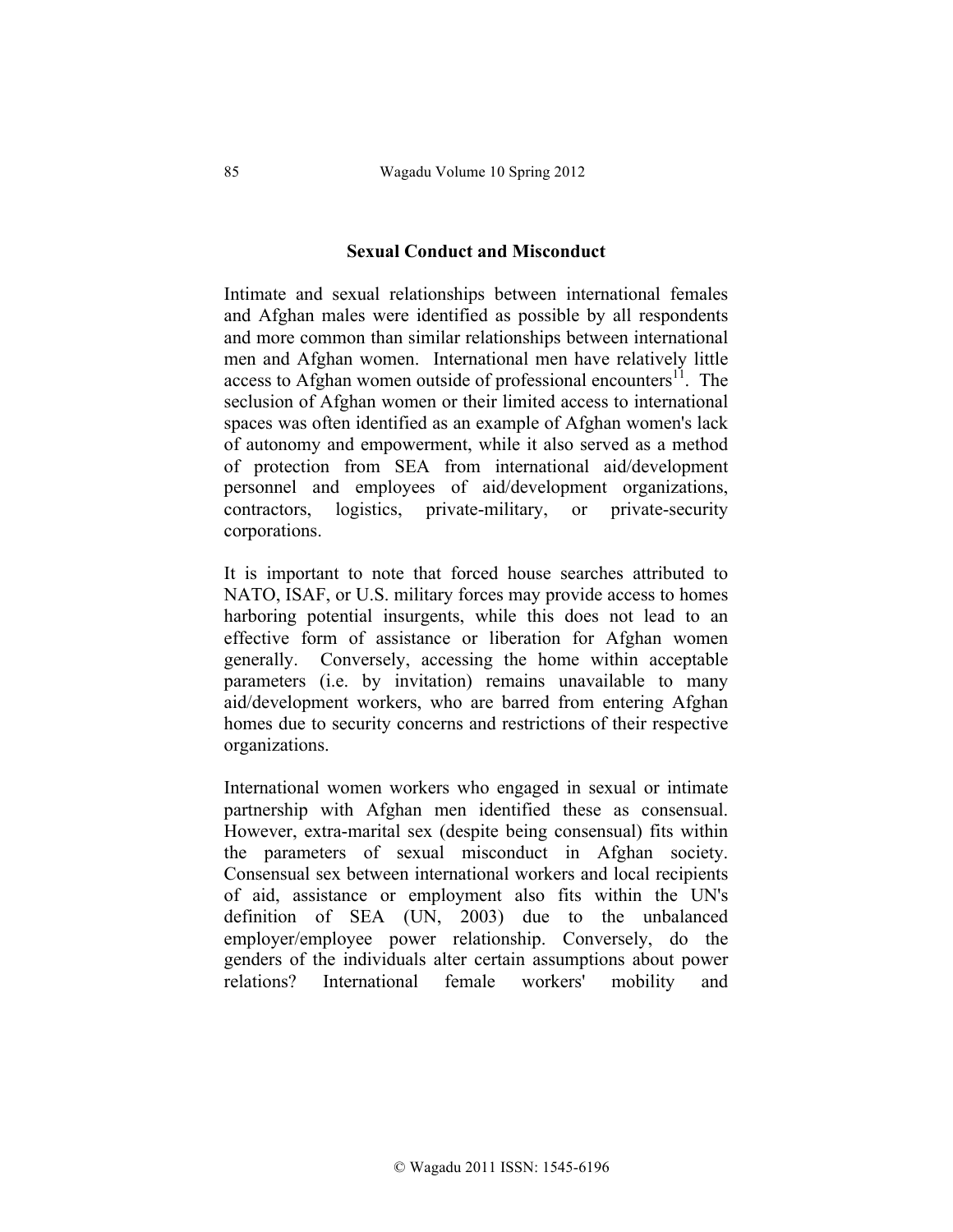socioeconomic opportunities are generally much greater than their Afghan male-intimate partners'.

International women also experience a significantly higher level of power and influence among international workers in contrast to Afghan male workers in international offices. Conversely, international women have little to no control or influence over Afghan males' status and position within Afghan families and communities. Afghan men experience a greater degree of mobility within local communities in Afghanistan, in contrast to international females' limited local and augmented global mobility.

Additionally, the international women (within this study) discussed sexism, sexual harassment, and in some cases sexual violence from *international male colleagues* more often than from *Afghan-male colleagues*. Structurally, international women do not threaten the honor or sanctity of male bodies in the same way international men pose a threat to the bodies, virtue, and honor of Afghan women (and by extension their families). However, Afghan men engaging in sexual relations with international women do risk the disapproval and reprimand from their families and may increase their chances of contracting and spreading sexually transmitted diseases to other women including spouse(s).

Female international workers who develop intimate partnerships with Afghan men do not view these relationships as exploitive or as a form of exchange for resources; rather they largely identified them as an emotional connection or to alleviate loneliness. This examination leads to additional questions for consideration. In some cases these relationships led to marriage or long-term partnerships, which may include polygamy<sup>12</sup>. Does marriage offer legitimacy to these relationships, and if so, does this legitimacy suggest a lack of exploitation by either or both parties? Should there be specific parameters for these encounters that are fraught with competing definitions of exploitation and power imbalances when one considers gender, economics, mobility, context, and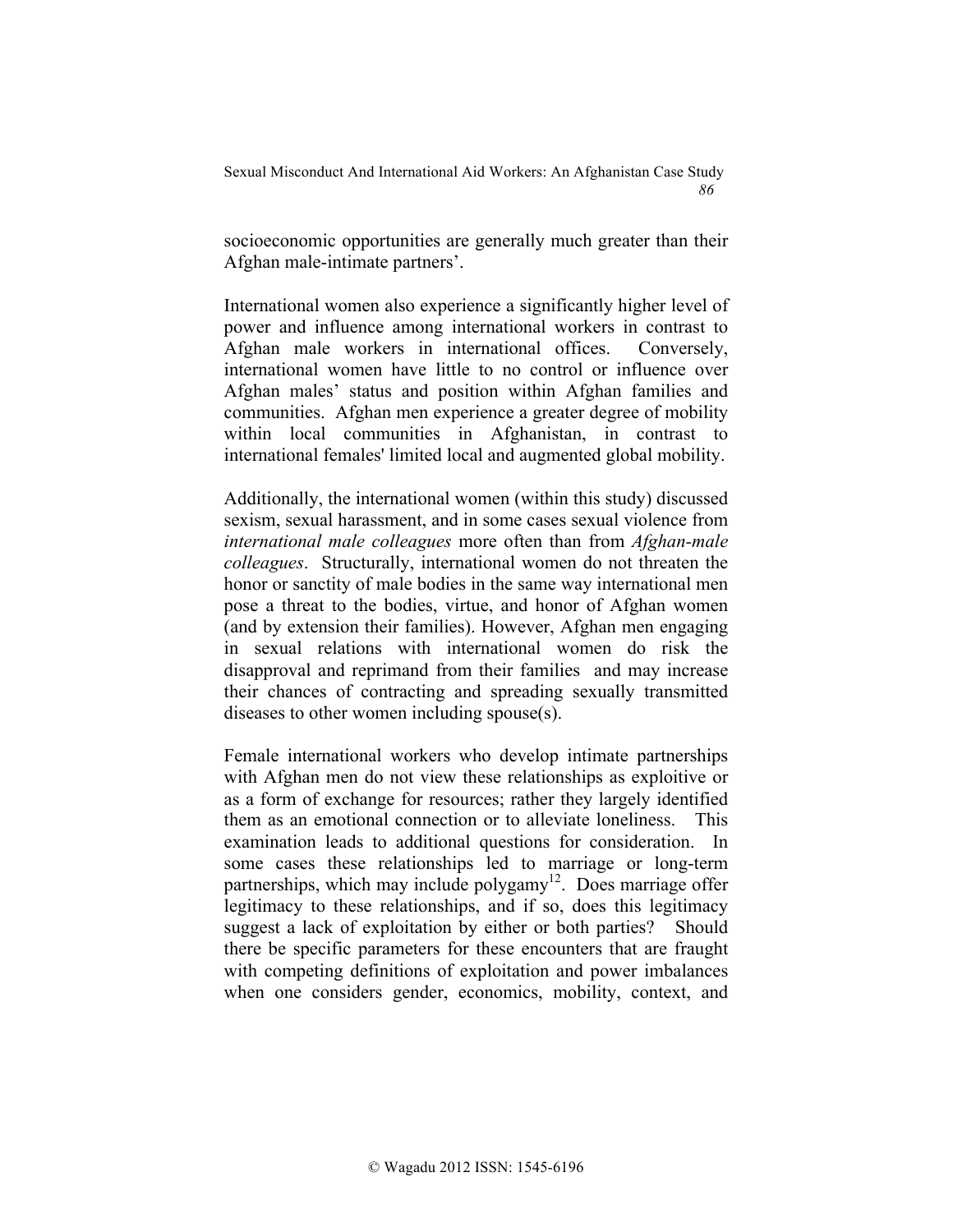location? In consideration of these questions and to illustrate additional complications of gender and sexual encounters, the following section examines gender relations and other forms of SEA in this conflict zone.

## **Gender, Sex Work, and SEA in Conflict Zones**

The geographic and ideological separation of Afghan women from international men occurs largely through the structures of Afghan society. The lack of intimate relationships or SEA against Afghan women by international men is further supported by international gender politics surrounding the rescue and protection of Afghan women (Fluri, 2008; 2010). Therefore, intimate relationships between international men and Afghan women are rare (and largely invisible), and international men who seek sex through monetary exchange patronize international sex-worker brothels operating as Chinese Restaurants.

Men who seek to participate in these forms of sexual-monetary exchange are from various aspects of the international worker community such as: aid/development, logistics, contractors, and private military/security companies. Sex work is illegal in Afghanistan and some efforts have been made to close down these establishments, while rampant corruption and the excising of bribes ensure their continuation (Constable, 2006; Lyn & Burch 2008; Womensphere, 2009). Chinese sex workers cater primarily to international men (and wealthy Afghan men) and enter the country on short-term visas or are trafficked illegally.

Additionally, there is a growing auxiliary war economy in Afghanistan's capital city, Kabul, which caters to the comfort "needs" and desires of "first world" international workers made possible by their inflated salaries and disposable incomes. Chinese sex workers are one aspect of the service-based economy that has flourished in Kabul to meet the consumptive desire of international workers (Fluri, 2009). Real and rumored information about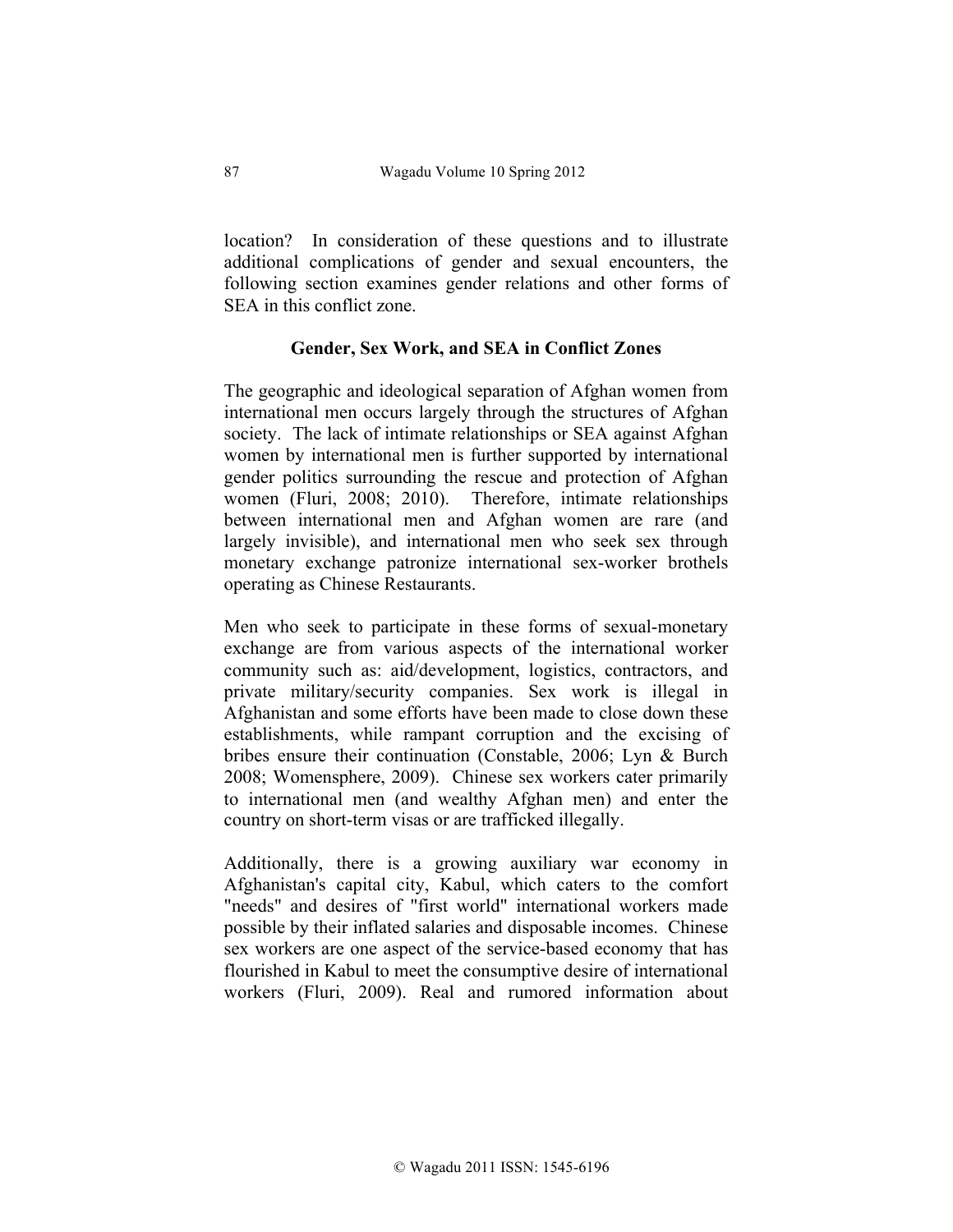Chinese sex workers, extra-marital and multiple-sex partnerships among international workers, and the proliferation of pornography in local shops and internet cafes encompass contextually specific definitions of sexual conduct/misconduct, and subsequently reverberates into more stringent controls over Afghan female mobility and interaction with international workers.

In some cases, various forms of illicit sexual activity (consensual, coerced, and for economic exchange) are also mislabeled as exemplifiers of democracy. For example, identifying extra-marital and other forms of sexual conduct as the result of "democratic freedoms" helps to discredit democracy as a viable political system in Afghanistan. Similarly, acts of conservative views on women's roles in society or the use of domestic violence as a form of social discipline by certain Afghan men becomes a political tool for the "saving women" trope. Controls over the female body remain the focal point for both Afghan patriarchy and international "savior" respectively. For example, the sexual behaviors of international women are invoked to discredit democracy, and the treatment of women under Afghan patriarchal structures, are cited to illustrate the continued "need" for international intervention (military, political, socioeconomic). This subsequently acts as an effective method for discrediting certain geopolitical frameworks (i.e. western democracy, political Islam, or customary law). In all cases women's bodies act as a geographic terrain for situating discourses of abuse or protection to subsequently influence political will or policy initiatives.

Consequently, the structures of local protection for and control over Afghan women help to reinforce and reaffirm international perceptions of Afghan women's localized oppression and disempowerment. The tensions between Afghan women's dependency and subordination (see Allen, 2008) within the context and structure of their families and communities remain largely unacknowledged. For example, Afghan women's dependency on men or other family members (both male and female) was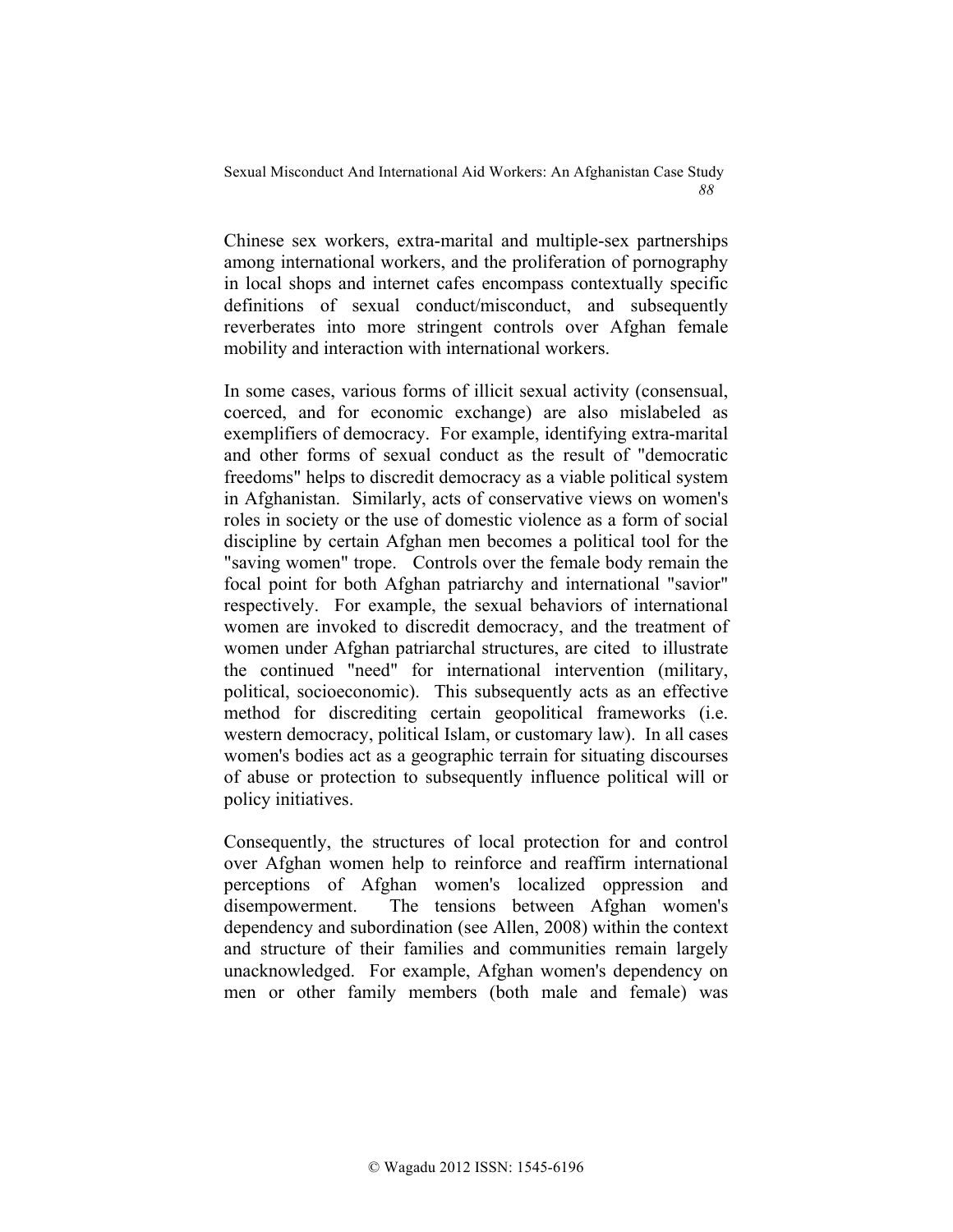predominantly "viewed" by international workers (in this study) as subordination. The tensions between dependency and subordination are continually reworked and resisted by both Afghan and international women. Afghan women's dependency on men (and other kinship relationships both male and female) is socially reproduced through male-female interdependency ensured by gendered behavior expectations and divisions of labor.

This dependency can be (and is at times) wielded as a tool of subordination, but it is also bound within a system of social discipline, mutual needs, and respect. The opportunities and challenges faced by Afghan women and the coping mechanism and tools developed by them are bound by context, experience, and a myriad of other social, cultural, and political influences. Any projects or programs designed to help or assist Afghan women must take these complexities into consideration. Afghan women's diverse needs and concerns cannot be met when they continue to be aggregated into narrowly framed solutions by imperialist feminist and militarized discourses.

International aid/development workers who view gender relations as the sole expression of power relations (or women's disempowerment) link instances and examples of violence against women in Afghanistan to the "traditional" gender order. The lack of nuanced understanding and intrinsic value for women despite their social, education, class, ethnicity, or location further reinforces these narrow and dichotomous representations of gender in Afghanistan, which subsequently defines the "necessary" aspects of development policy and praxis (also see Abirafeh, 2009; Coleman, 2007). This serves to politically construct the scale of women's abuse locally and women's liberation internationally.

This also contracts, rather than expands, epistemological processes toward understanding social and gender hierarchies across spaces and situations where women negotiate and exercise relative power,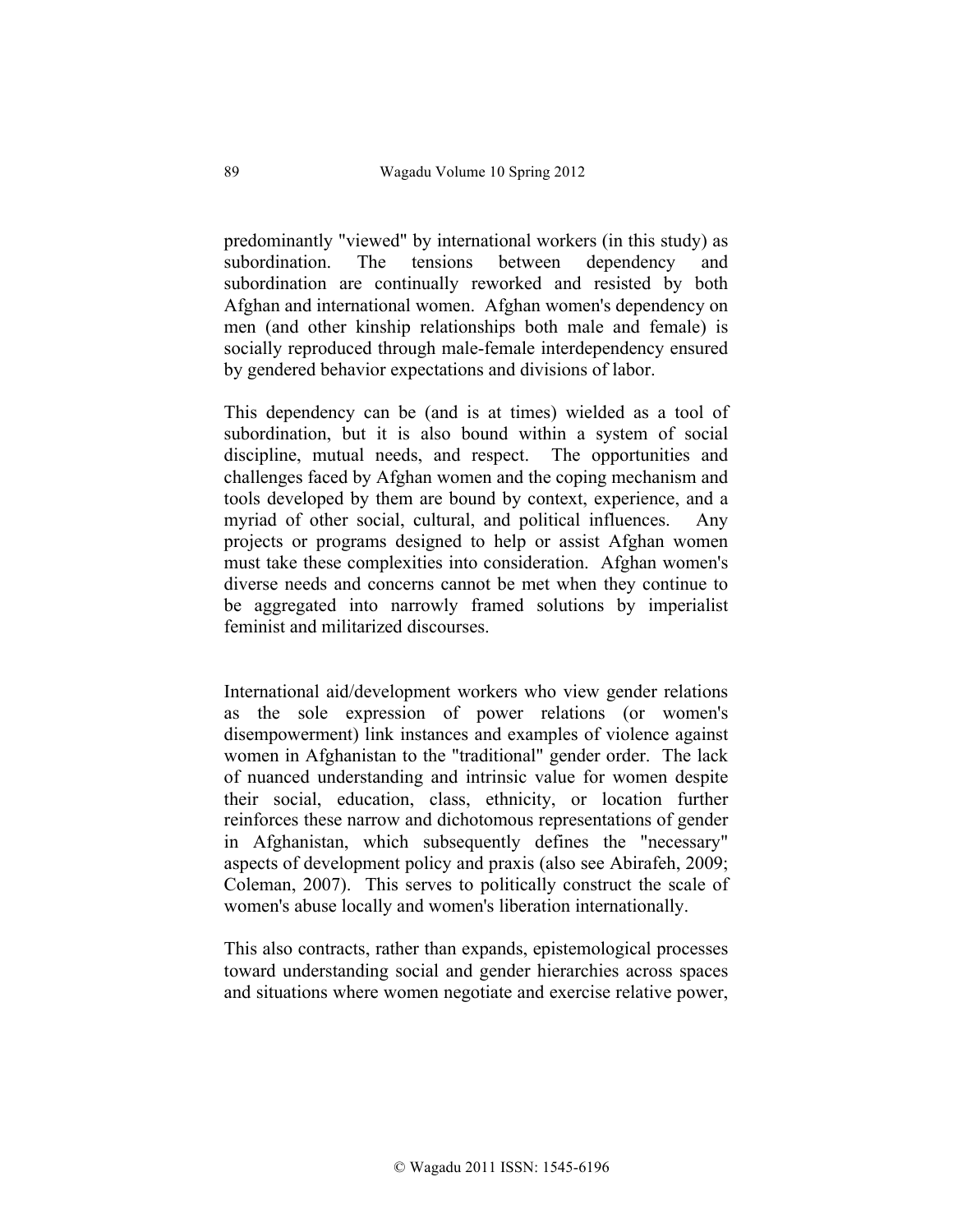prestige, or status. In other situations Afghan women have organized into formal opposition and feminist groups that remain unpopular due their position as political outliers against foreign occupation *and* political Islam<sup>13</sup>. Social gender-identity differences also create hierarchical structures between international women from liberal-economic feminist frameworks and local Afghan women. Afghan women's multivariate experiences include additional hierarchical structures such as location, age, socioeconomic class, ethnicity, education level, and kinship status. Many educated women within Kabul's urban elite who want to increase women's public, professional, and political lives also experience public and private life much differently than their rural or less-educated counterparts. Afghan women are clearly not a homogenous group (by ethnic, racial identity, socioeconomic status, or education level), and many do not view outside, foreign, or neoliberal capitalist economic frameworks as the "best" path to increased empowerment or liberation.

## **Summary and Conclusions**

The gendered assumptions associated with implementation and analysis of UNSCR 1325 in Afghanistan, and the gendered hierarchies between international workers and Afghans highlight several aspects of military, aid/development, and civilian security/insecurity in this conflict zone. Unequal power relations should not be reduced to assumed gender binaries within Afghanistan (i.e. power/oppression and dependency /subordination). The tensions and interactions between these categories are important to address, and as Mahmood (2005) argues, female empowerment and agency in certain situational contexts are conditionally linked to what outside observers identify as subordination.

As identified in the cases of international women's intimate and sexual relations with Afghan men, power imbalances and conceptualization of sexual conduct, misconduct, or exploitation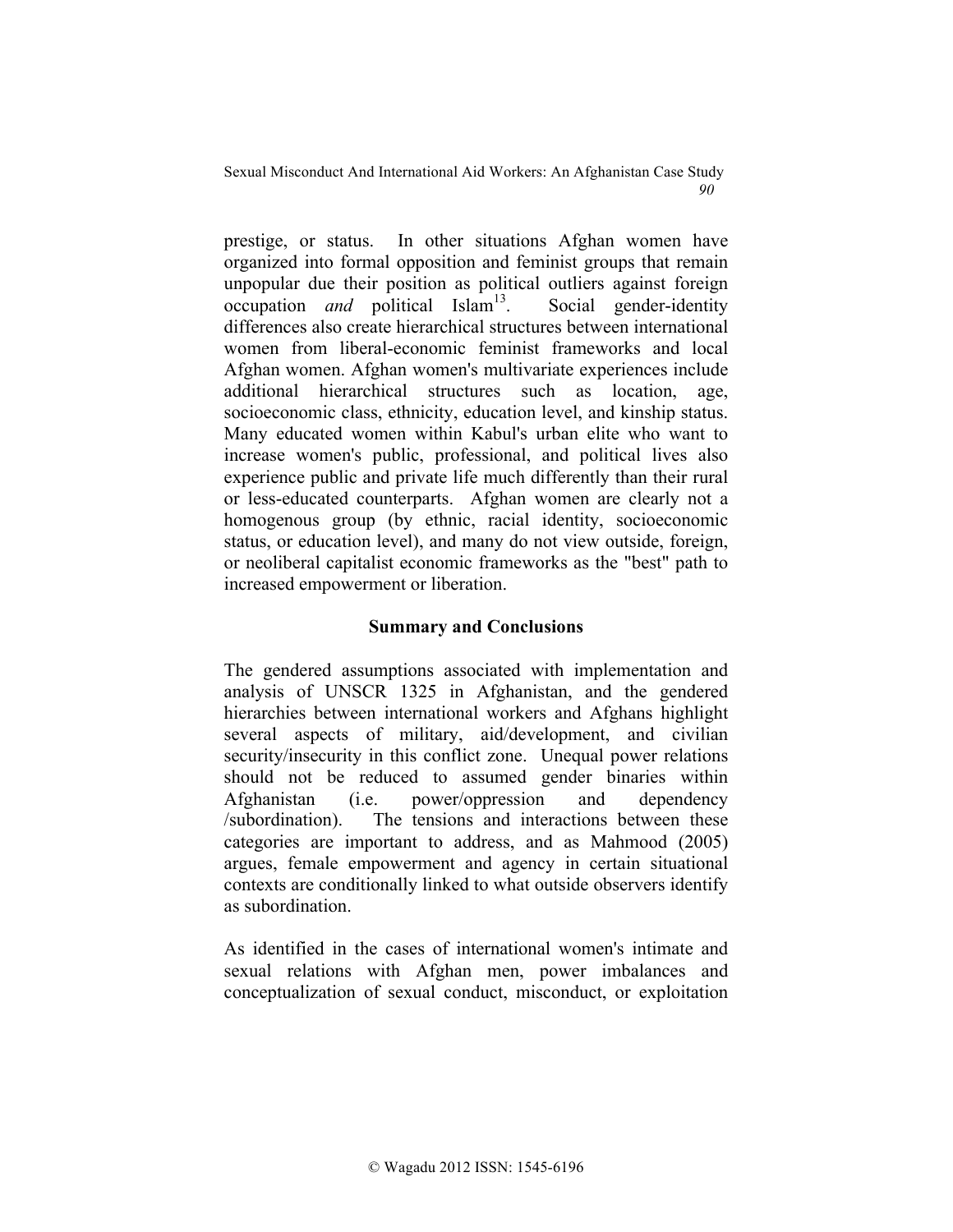must also encompass a wider understanding of the complexities associated with gender and other social and political hierarchies. At the same time it is important to note that in this context, Afghan female sexuality is much more guarded and connected to family namus (honor) than male sexuality. Therefore male sexual liaisons with international women are less likely to disrupt family structures (due to entrenched patriarchy); while they may disrupt Afghan family life and have the potential to increase the spread of sexually transmitted diseases. Definitions of sexual conduct/misconduct may also be bound by context, temporally specific situations, and interpretation. Thus, SEA must be identified and addressed from multiple perspectives and address the complexities of multiple or opposing conceptualizations and context-specific experiences of sexual conduct, misconduct, exploitation, or abuse.

It is also imperative to destabilize and address the changes and often-indistinct boundaries between consensual and coerced sex for both men and women in zones of conflict and political upheaval. Gender and its intersections with other forms of social and political identity and status remain fluid and contextual rather than fixed expressions of power relations. Although gendered boundaries are often established and narrowly defined during times of political conflict— alternative gender relations also emerge during and in the aftermath of conflict.

As argued within the policy reports discussed in this article, the inclusion of women within international military and civilian personnel has been identified as a necessary component for gaining the trust and cooperation of local populations and increasing the involvement of Afghan women as part of the processes of aid/development/reconstruction. Although I agree with this assessment in principle, a critical question remains: What is the goal for international-local relations with respect to women (and men) in Afghanistan, particularly when the process of aid/development/reconstruction presupposes the implementation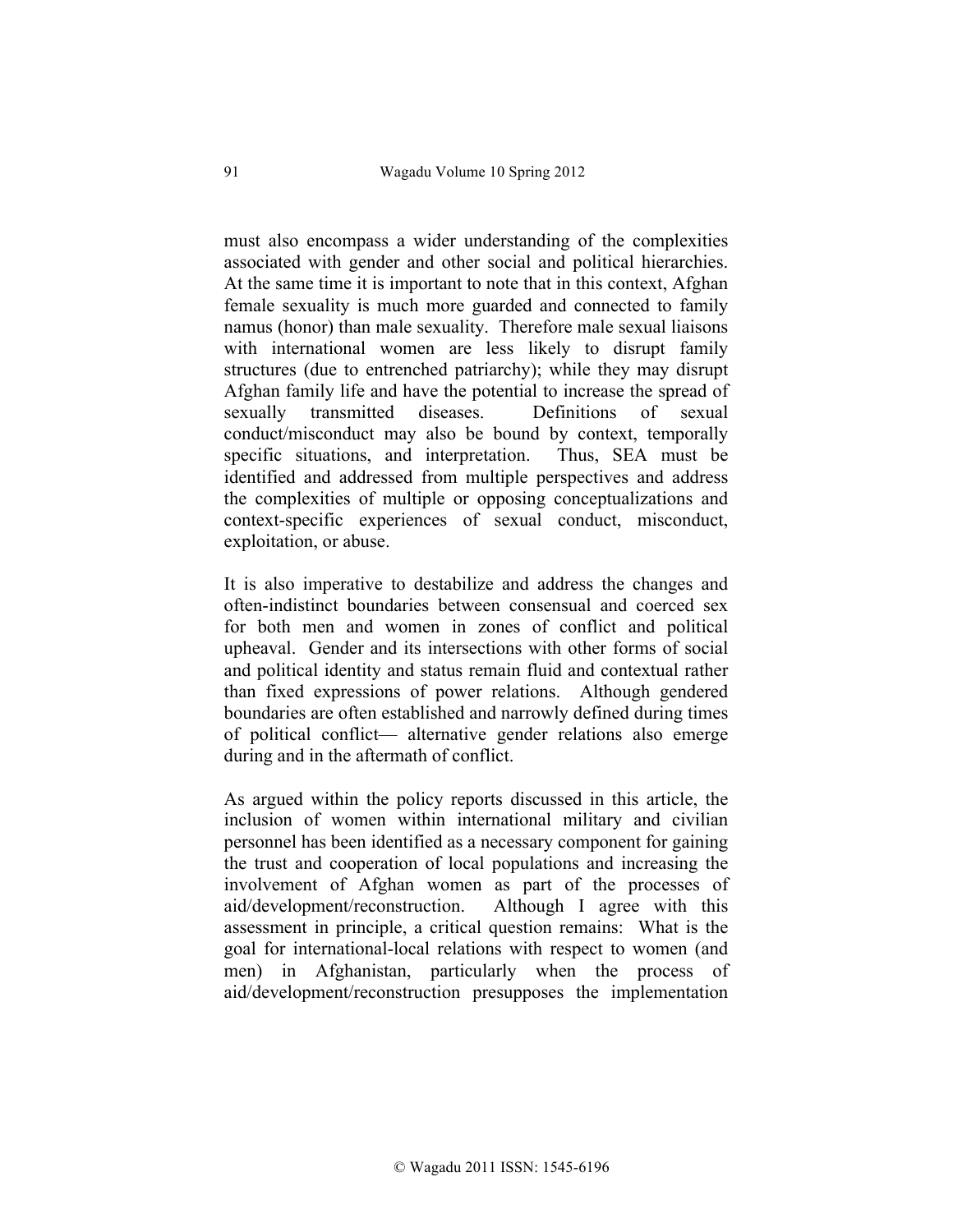and reinforcement of neoliberal economic frameworks, imperial political pursuits, and the uncertainties of military occupation? For example, forced entry to Afghan homes is considered a breach of a respected boundary. The gender of the soldiers involved in this breach, represent one, but not all, aspects of the lack of respect for this boundary. Replacing male with female soldiers may help to alleviate additional perceptions of violation; however, this gender swap does not simply fix the disruption associated with penetrating boundary between the spaces of the political-public and domesticfamily-private spaces. This study also suggests the need for more feminist analysis on the political construction and use of scale that occur when local forms of gender-based abuse or violence become political discourses to support international military intervention and occupation. Similarly, "universal" or macro-scale interpretations of rights or behavior may be incompatible with local and communal belief structures. The politically weak and marginalized remain within the spaces of opposition between supposed universal rights and the beliefs or practices positioned in contrast to these standards. If Afghan women continue to be discursively situated at the center of the political and ideological battlefield between competing forms of patriarchy and misogyny, they will remain marginalized and vulnerable to oppression and abuse both locally and by way of international intervention.

## **References**

American Anthropological Association. (2009). AAA Commission on the Engagement of Anthropology with the US Security and Intelligence Communities (CEAUSSIC). Final Report on the Army's Human Terrain System Proof of Concept Program. Submitted by the Executive Board of the American Anthropological Association, October 14, 2009.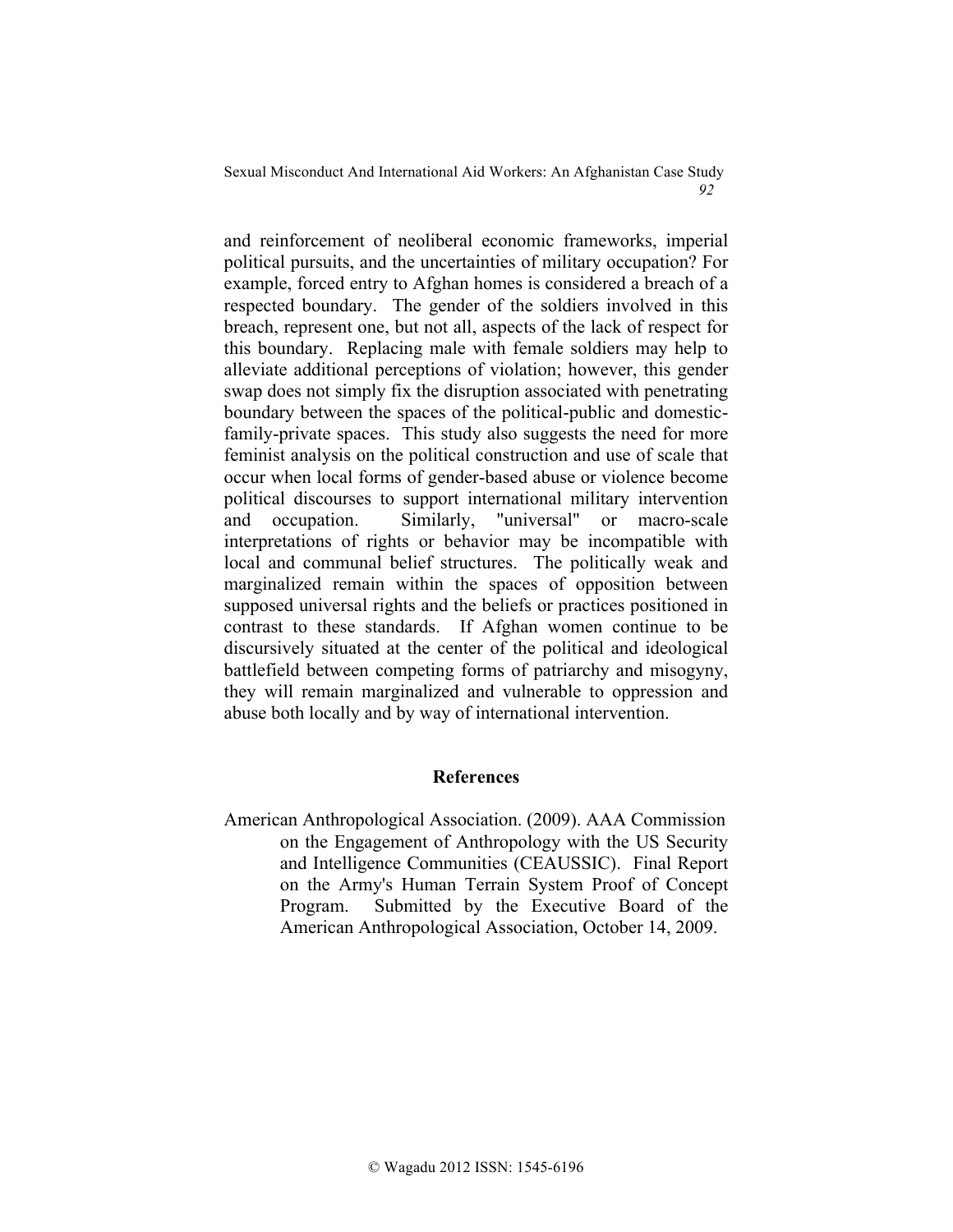- Abirafeh, L. (2009). *Gender and international aid in Afghanistan: The politics and effects of intervention*. London: McFarland Publishers
- Allen, A. (2008). *The politics of ourselves: Power, autonomy, and gender in contemporary critical theory*. New York: Columbia University Press.
- Aoi, C., Coning, C., & Thakur, R. (Eds.). (2007). *Unintended consequences of peacekeeping operations.* Tokyo: United Nations University Press.
- Azarbaijani-Moghadam, S. (2006). Women's groups in Afghan civil society: Women and men working towards equitable participation in civil society organizations. USAID and Counterpoint International Report.
- Azarbaijani-Moghaddam S., Wardak M., Zaman, I., & Taylor, A. (2008). Afghan hearts, Afghan minds: Exploring Afghan perceptions of civil-military relations, *British and Irish Agencies Afghanistan Group*. Retrieved from www.baag.org.uk.
- Bahramitash, R. (2008). Saving Iranian women: Orientalist feminism and the axis of evil. In B. Sutton, S. Morgan and J. Novkov (Eds.). *Security disarmed: Critical perspectives on gender, race and militarization* (pp.101-110). New Brunswick, NJ: Rutgers University Press.
- Bunch, C. (2004). Feminism peace, human rights, and human security. In L. Ricciutelli, A. Miles, and M. McFadden (Eds.) *Feminist politics, activism and vision: Local and global challenges* (pp.76-85). London: Zed Books.

Barakat, S. & Wardell, G. (2002). Exploited by whom? An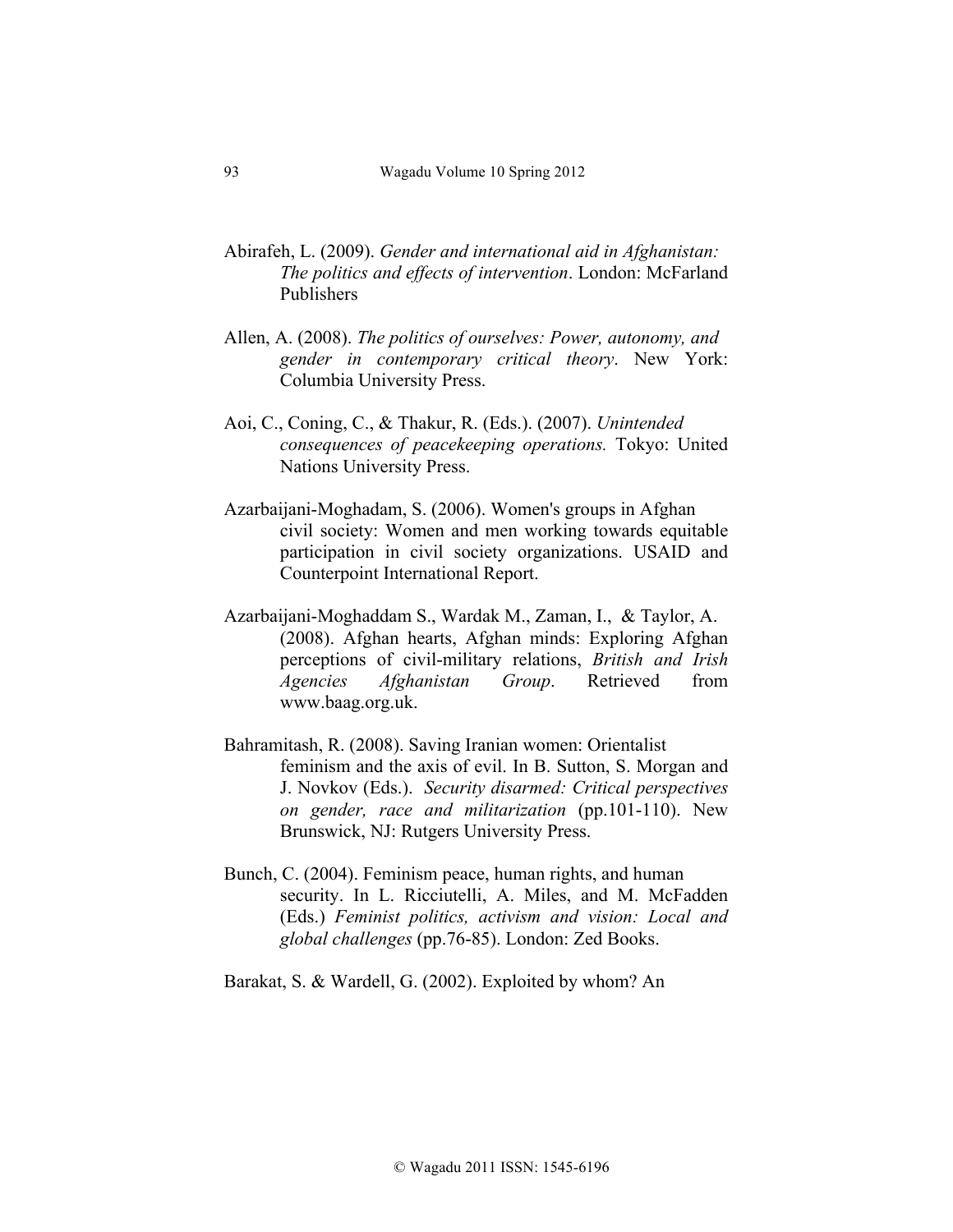> alternative perspective on humanitarian assistance to Afghan women. *Third World Quarterly,* 23(5), 909-930.

- Butler, J. (2004). *Precarious Life: The Powers of Mourning and Violence.* London: Verso.
- Carpenter, R. (2006). Recognizing gender-based violence against men and boys in conflict situations, *Security Dialogue*, *37*, 83-103.
- Coleman, L. (2007). The gendered violence of development: Imaginative geographies of exclusion in the imposition of neo-liberal capitalism. *Political Studies, 9*, 204-219.
- Connable, Major Ben (2009) All our eggs in a broken basket: How the human terrain system is undermining sustainable military cultural competence. *Military Review,* 57-64.
- Constable, P. (2006, August 7). In Afghanistan, a crackdown on imported pleasures. *Washington Post Foreign Service*. Retrieved from http://www.washingtonpost.com/wpdyn/content/article/2006/08/06/AR2006080600570.html
- Edwards, D. (2002). *Before Taliban: Genealogies of the Afghan Jihad*. Berkeley: University of California Press.
- Enloe, C. (1993). *The Morning After: Sexual Politics at the End of the Cold War,* Berkeley: University of California Press.
- Enloe, C. (2000). *Maneuvers: The international politics of militarizing women's lives*. Berkeley: University of California Press.
- Evans, T. (2005). *The politics of human rights: A global perspective*. London: Pluto Press.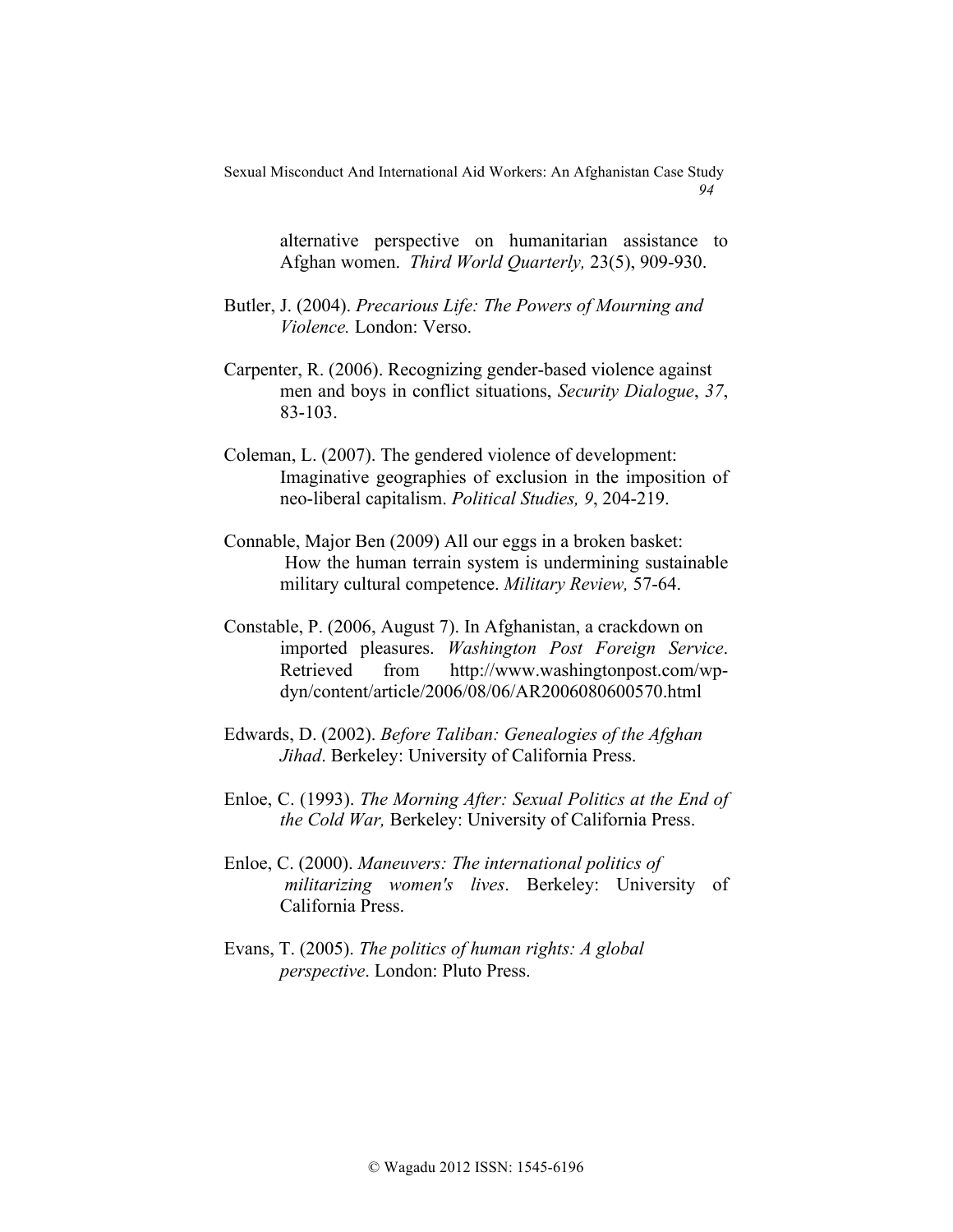Fluri, J.L. (2008). 'Rallying public opinion' and other misuses of feminism. In R. Riley, CT Mohanty & MB Pratt (Eds.) *Feminism and war: confronting U.S. imperialism* (pp. 143-160) London: Zed Books.

- Fluri, J.L. (2011). Armored peacocks and proxy bodies: gender geopolitics in aid/development spaces of Afghanistan. *Gender, Place and Culture, 18*(4), 519-536.
- Goldstein, J.S. (2001). *War and gender: How gender shapes the war system and vice versa*, Cambridge: Cambridge University Press.
- Goodhand J. (2006). *Aiding Peace? The Role of NGOs in Armed Conflict*, Boulder, CO: Lynne Rienner.
- Hampton, S.W. (2004). Obstacles within the international community: The exercise of Afghan women's agency for peace in post-conflict reconstruction. *Seton Hall Journal of Diplomacy and International Relations,* 37-48*.*
- Hyndman, J. (2000). *Managing displacement: refugees and the politics of humanitarianism.* Minneapolis: University of Minnesota Press.
- Hyndman, J. & De Alwis M. (2004). Bodies, shrines, and roads: violence, (im)mobility and displacement in Sri Lanka. *Gender, Place and Culture, 11*(4), 535-557.
- International Planned Parenthood Federation and Forum (2006). Ending Child Marriage: A guide for global policy action. International Planned Parenthood Federation and the Forum on Marriage and the Rights of Women and Girls.
- Jacobs, J. (2009). Have sex will travel: romantic 'sex tourism' and women negotiating modernity in the Sinai. *Gender,*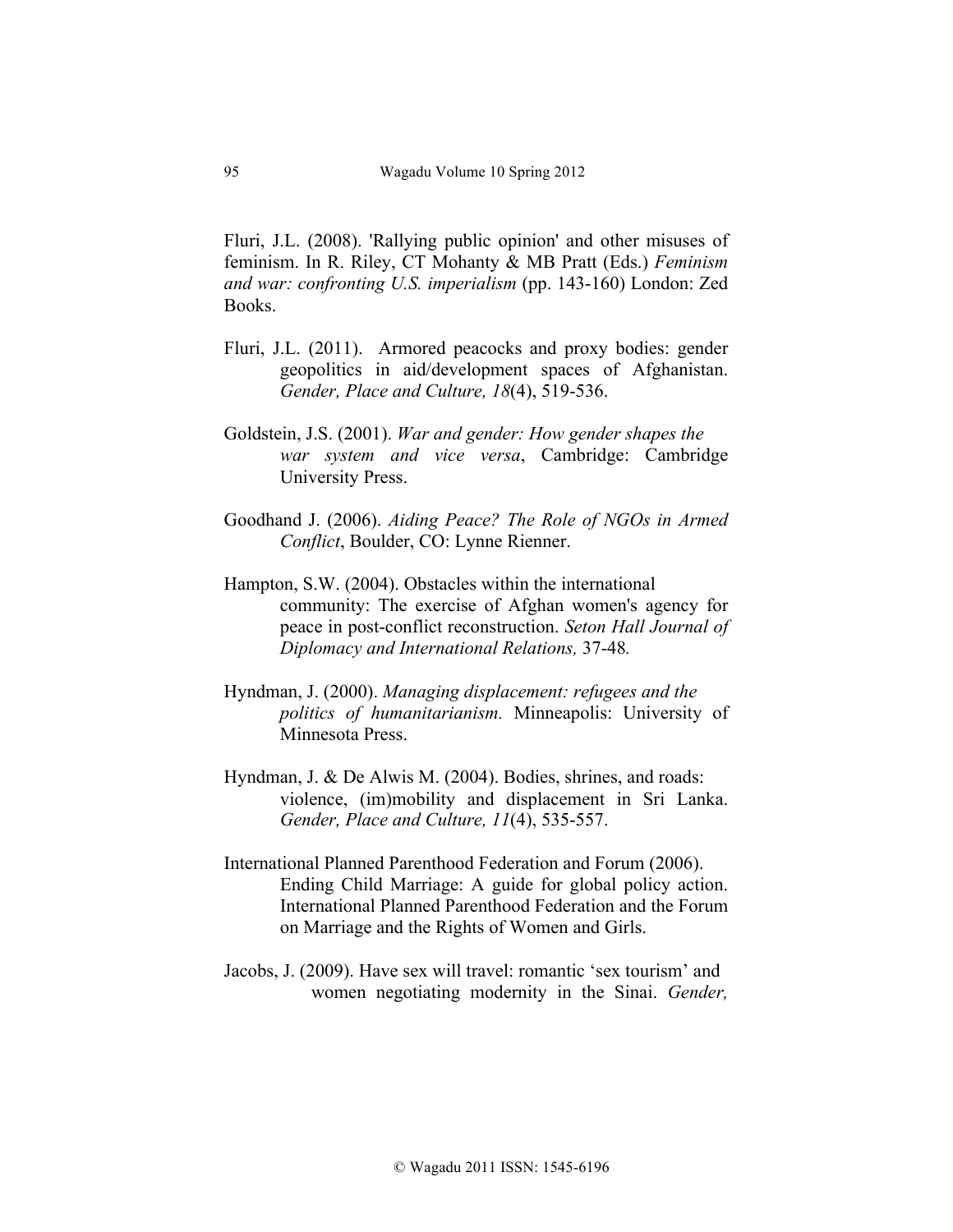*Place and Culture*, *16*(1), 43-61.

- Jacobs, S; Jacobson R.; and Marchbank, J. (Eds.). (2000) *States of conflict: gender, violence and resistance.* London: Zed Books.
- Jacobson, R. (1999) Complicating 'complexity' : integrating gender into the analysis of the Mozambican conflict, *Third World Quarterly*, *1*, 175-187.
- Kakar, Palwasha. (2002). Tribal law of pastunwali and women's legislative authority. Harvard University: The Afghan Legal History Project. Retrieved from http://www.law.harvard.edu/programs/ilsp/research/alhp.ph p. accessed June 10, 2006.
- Kandiyoti D. (2007). Old dilemmas or new challenges? The politics of gender and reconstruction in Afghanistan, *Development and Change, 38*, 169-199.
- Kent, V. (2007). Protecting civilians from UN peacekeepers and humanitarian workers: Sexual exploitation and abuse. In Aoi, C., Coning, C.; and Thakur, R. (Eds.). *Unintended consequences of peacekeeping operations* (pp.44-66). Tokyo: United Nations University Press.
- Lyn, T.E. and Burch J. (2008, May 19). Chinese sex workers find their way to Kabul. *Reuters India*.
- Giles, W. and Hyndman, J. (2004). Introduction: Gender and conflict in a global context. In W. Giles and J. Hyndman (Eds.), *Sites of violence: gender and conflict zones* (pp. 3- 23). Berkley: University of California Press.

Macklin, A. (2004). Like oil and water, with a match: Militarized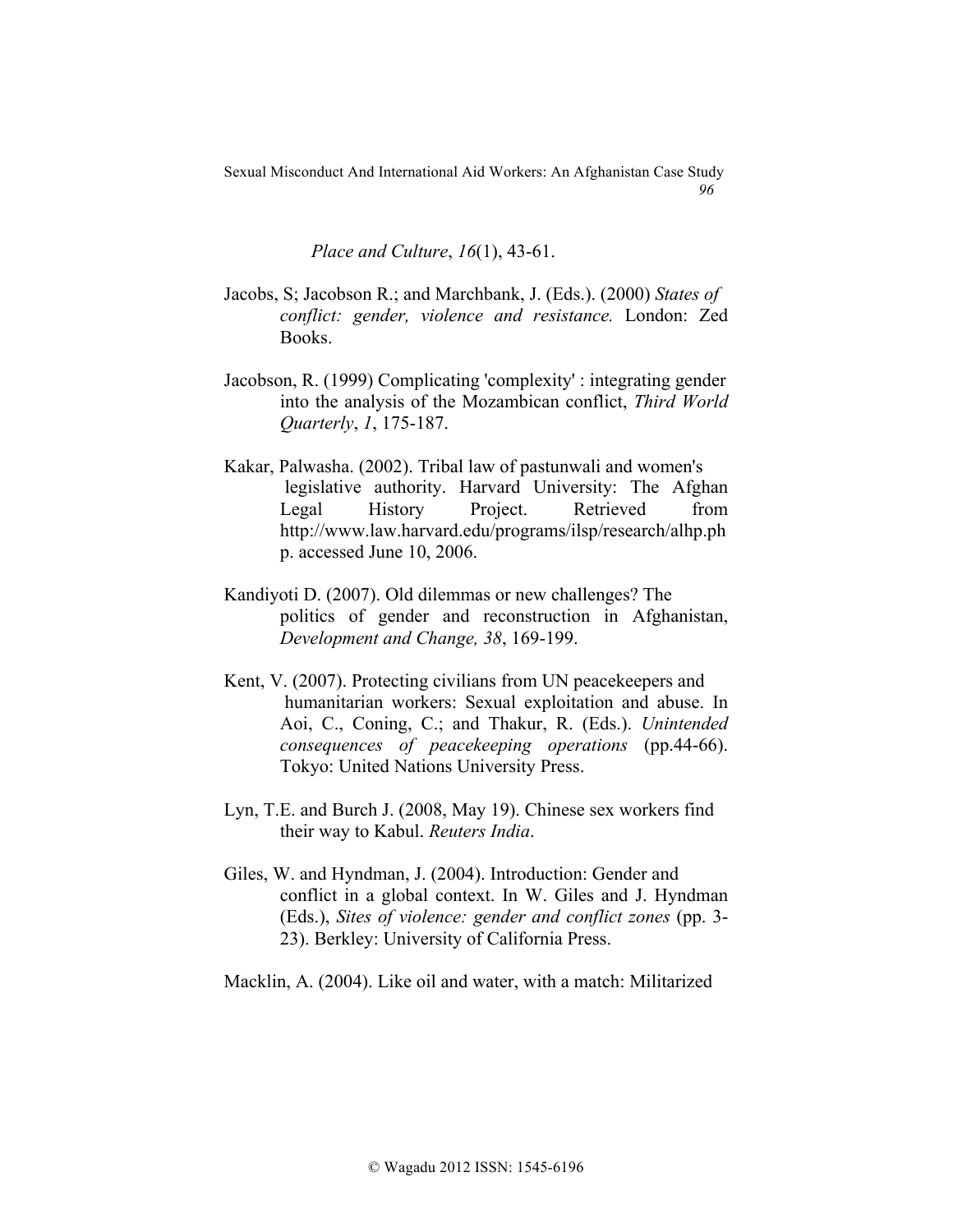commerce, armed conflict, and human security in Sudan. In W. Giles and J. Hyndman (Eds.), *Sites of Violence: Gender and Conflict Zones* (pp.75-107). Berkeley: University of California Press.

- Mahmood, S. (2005). *Politics of piety: Islamic revival and the feminist subject*. Princeton: Princeton University Press.
- Mayer, Tamar (Ed.) (2000). *Gender ironies of nationalism: Sexing the nation*, London: Routledge.
- Mohanty, C. T. (2004). *Feminism Without Borders: Decolonizing Theory, Practicing Solidarity,* Durham: Duke University Press.
- Moser, C. and Clark, F. (Eds.) (2001). *Victims, perpetrators or actors? Gender, armed conflict and political violence*. New Delhi. Kali for Women.
- Ndulo, M. (2008). The United Nations responses to the sexual abuse and exploitation of women and girls by peacekeepers during peacekeeping missions. *Berkeley Journal of International Law, 27*(1), 126-159.
- Neuwirth, J. (2002). Women and peace and security: The implementation of U.N. Security Council Resolution 1325. *Duke Journal of Gender Law and Policy*, *9,* 253-260.
- Nusair, I. (2008). Gendered, racialized, and sexualized torture at Abu Ghraib. In R. Riley, C. Mohanty, and M. Pratt (Eds.), *Feminism and War: Confronting U.S. Imperialism (pp.179-*193). London: Zed Books.
- Oliver, K. (2007). *Women as weapons of war: Iraq, sex, and the media.* New York: Columbia University Press.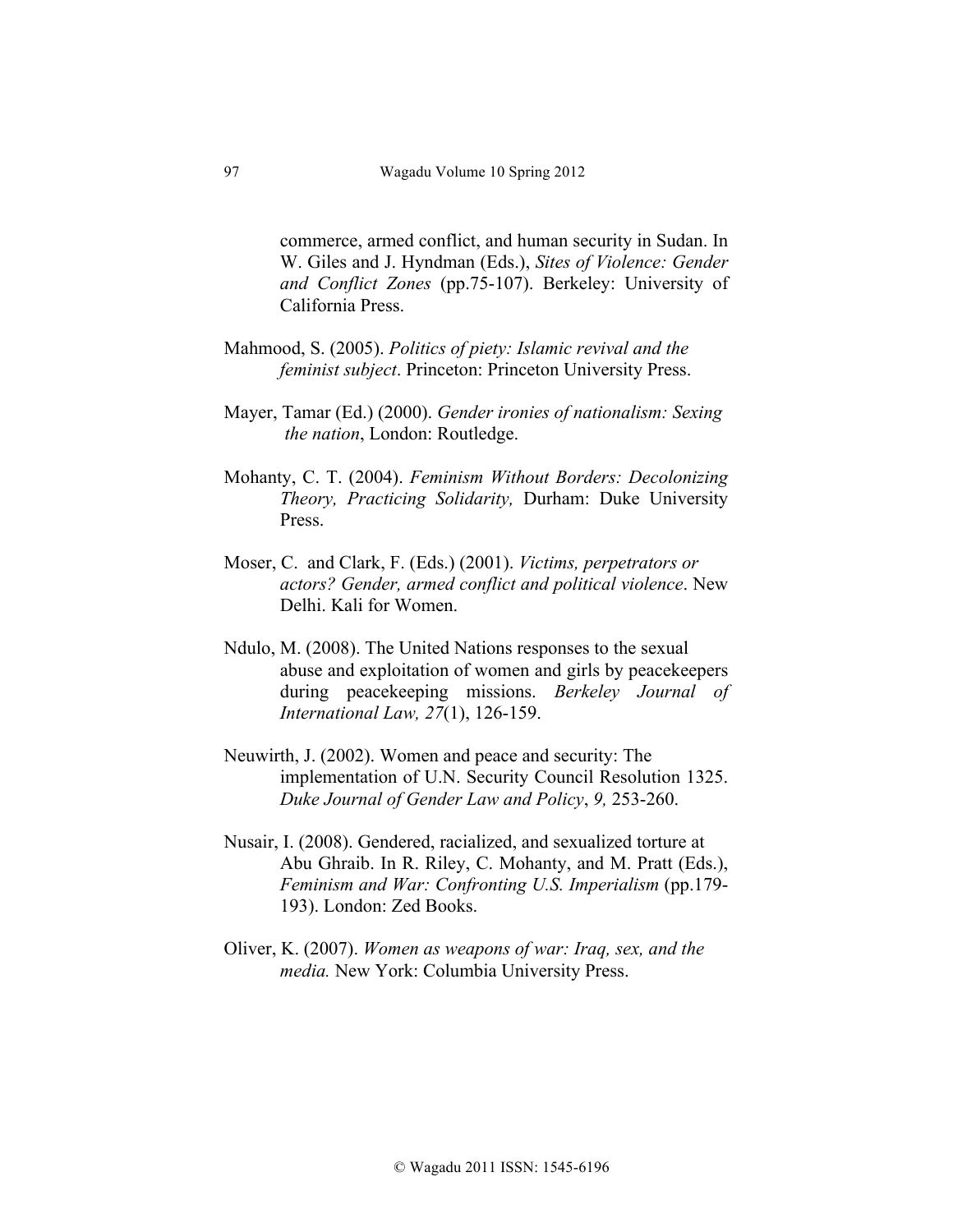- Olsson L. and Tejpar, J. (2009). Operational effectiveness and UN Resolution 1325-Practices and lessons from Afghanistan. *Swedish Defense Research Agency.* Stockholm: Division Of Defense Analysis.
- Paur, J. (2004). Abu Ghraib: Arguing against exceptionalism. *Feminist Studies, 30*(2), 533-534.
- Radcliffe, S. (1996). Gendered nations: Nostalgia, development and territory in Ecuador. *Gender, Place and Culture, 3*(1), 5-21.
- Razack, S. (2008). *Casting Out: The eviction of Muslims from Western law & politics.* Toronto: University of Toronto Press.

Riley R.L., Mohanty, C.T., and Pratt, M.B. (2009) *Feminist and War: Confronting U.S. Imperalism.* London: Zed Books.

- Sheppard, L. (2008). *Gender, violence and security: Discourse as practice.* Zed Books: London.
- Smith, D. (2009). *Decisions, desires and diversity: Marriage practices in Afghanistan*. Kabul: Afghanistan Research and Evaluation Unit.
- Tapper, N. (1991). *Bartered brides: Politics, gender and marriage in an Afghan tribal society*. Cambridge: Cambridge University Press.
- Tickner, J.A. (2002). Feminist perspectives on 9/11. *International Studies Perspectives*, *3*, 333-350.
- Truong, T.D.; Wieringa, S. and Chhachhi, A. (Eds.). (2006). *Engendering human security: Feminist perspectives*. London: Zed Books.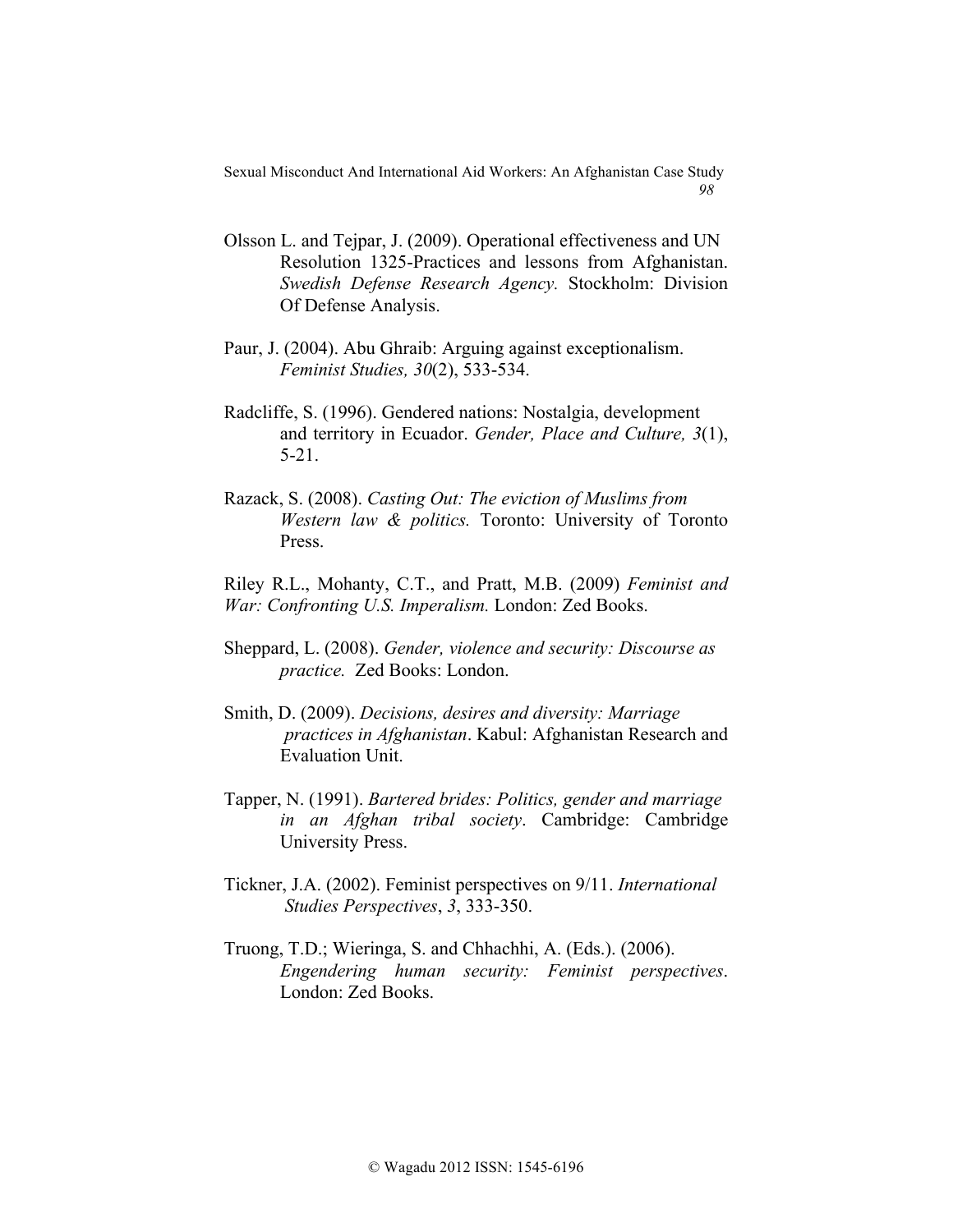- United Nations Secretariat (2003). Secretary-General's Bulletin: Special measures for the protection from sexual exploitation and sexual abuse. U.N.: ST/SGB/2003/13.
- UNICEF (2005). Early Marriage a Harmful Traditional Practice: A Statistical Exploration. The United Nations Children's Fund (UNICEF).
- USAID and Counterpoint International Report (2007). Outreach to Afghan Women Guide.
- U.S. Army (2009). My Cousin's Enemy is my Friend: A Study of Pashtun "Tribes" in Afghanistan. Afghanistan Research Reachback Center White Paper. TRADOC G2 Human Terrain System. Fort Leavenworth, KS: US Army.
- Vandenberg, M. (2005). Peacekeeping, alphabet soup, and violence against women in the Balkans. In D. Mazurana, A. Raven-Roberts, and J. Parpart (Eds), *Gender, conflict, and peacekeeping* (pp.150-167). Lanham: Rowman & Littlefield.

#### Womensphere

http://womensphere.wordpress.com/2008/06/22/chineseprostitutes-imported-to-afghanistan-for-westernersworking-for-security-firms-and-aid-groups/

Young, I.M. (2003). The logic of masculinist protection: reflections on the current security state. *Signs: Journal of Women in Culture and Society*, *29*, 1-25.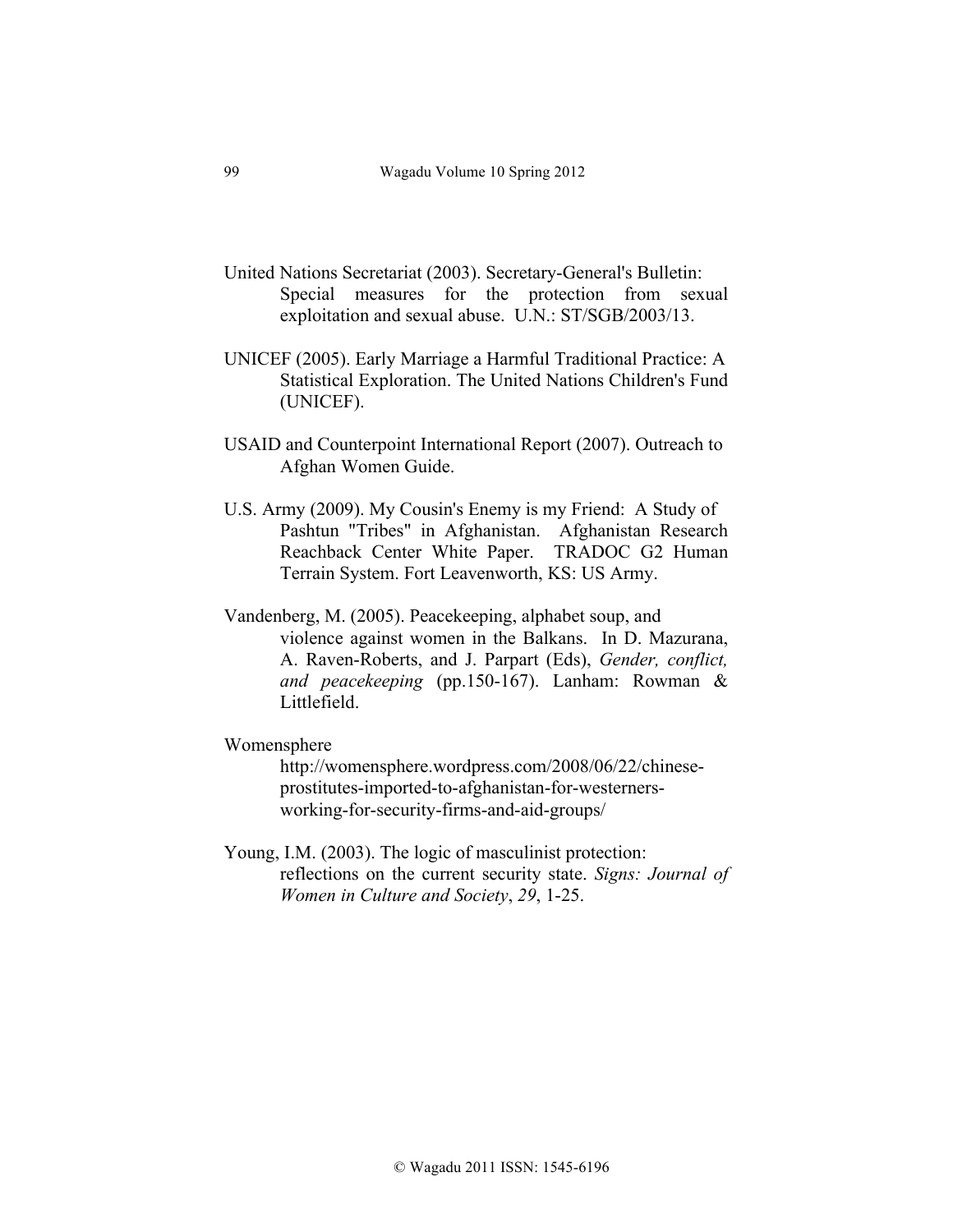<sup>1</sup> Thank you to Tonia St Germain for her excellent editorial skills, assistance, and patience throughout the review process. I would also like to thank the anonymous reviewers for their insightful and helpful critiques, comments, and suggestions. Special thanks to Amy Allen for reviewing an earlier version of this paper and providing her time, critical evaluation, and valuable suggestions. I would also like to acknowledge and thank my amazing research participants and assistants without whom this research would not be possible. Most importantly, I appreciate the diverse and complex women living in Afghanistan I have had the distinct privilege and opportunity to listen to and learn from.

<sup>&</sup>lt;sup>2</sup> Jennifer L. Fluri, PhD., is an Associate Professor in the Geography Department and Women's and Gender Studies Program at Dartmouth College. Her research is regionally focused on South Asia with an emphasis on international interventions in Afghanistan.

<sup>&</sup>lt;sup>3</sup> (Azarbaijani-Moghaddam et al. 2006, 2008 Olsson and Tejpar 2009, and Independent Afghanistan Human Rights Commission reports 2008a, 2008b).

<sup>&</sup>lt;sup>4</sup> The definition of scale examined in this article address the fluidity of scale in the sociospatial processes of international interventions within a conflict zone. Political conflicts can shape the ways in which geographic scales are produced and consequently the ways in which geographic scales are produced can shape political conflicts. For example, the framing of Afghan women by the former Bush administration in the U.S. both aggregated the diversity and moved the local scale of women's experiences in Afghanistan to the realm of the international. This in turn shaped the discourse and action of the U.S. led military mission and international aid/development response.

 $<sup>5</sup>$  For example, the decision-making and conceptualization of choice in marriage</sup> is based on a complex and multiple sets of factors and a variety of family influences from both genders. In addition to these complexities, personal family decision-making may also be mitigated by outside political and apolitical forces such as poverty, fear, insecurity, and forced mobility (Kandiyoti 2007; Smith 2009).

 $6$  Evans (2005) further argues for a clear understanding of globalization and its negative impact on the effectiveness of international Human Rights Law.<br><sup>7</sup> In 2003 ISAF troops were subsumed under the direction of the U.S. led North

Atlantic Treaty Organization (NATO)— ISAF is comprised of 45 countries, including 26 NATO members. At the time of this research 26 PRTs were operational in Afghanistan. Four key points are highlighted in this report: 1) Awareness of UNSCR 1325 and the different situations for men and women vary significantly; 2) There is a need for female soldiers because they have increased ability (rate of success) to reach local populations (i.e. seen as less threatening) and collect intelligence; 3) There is a need for an improved